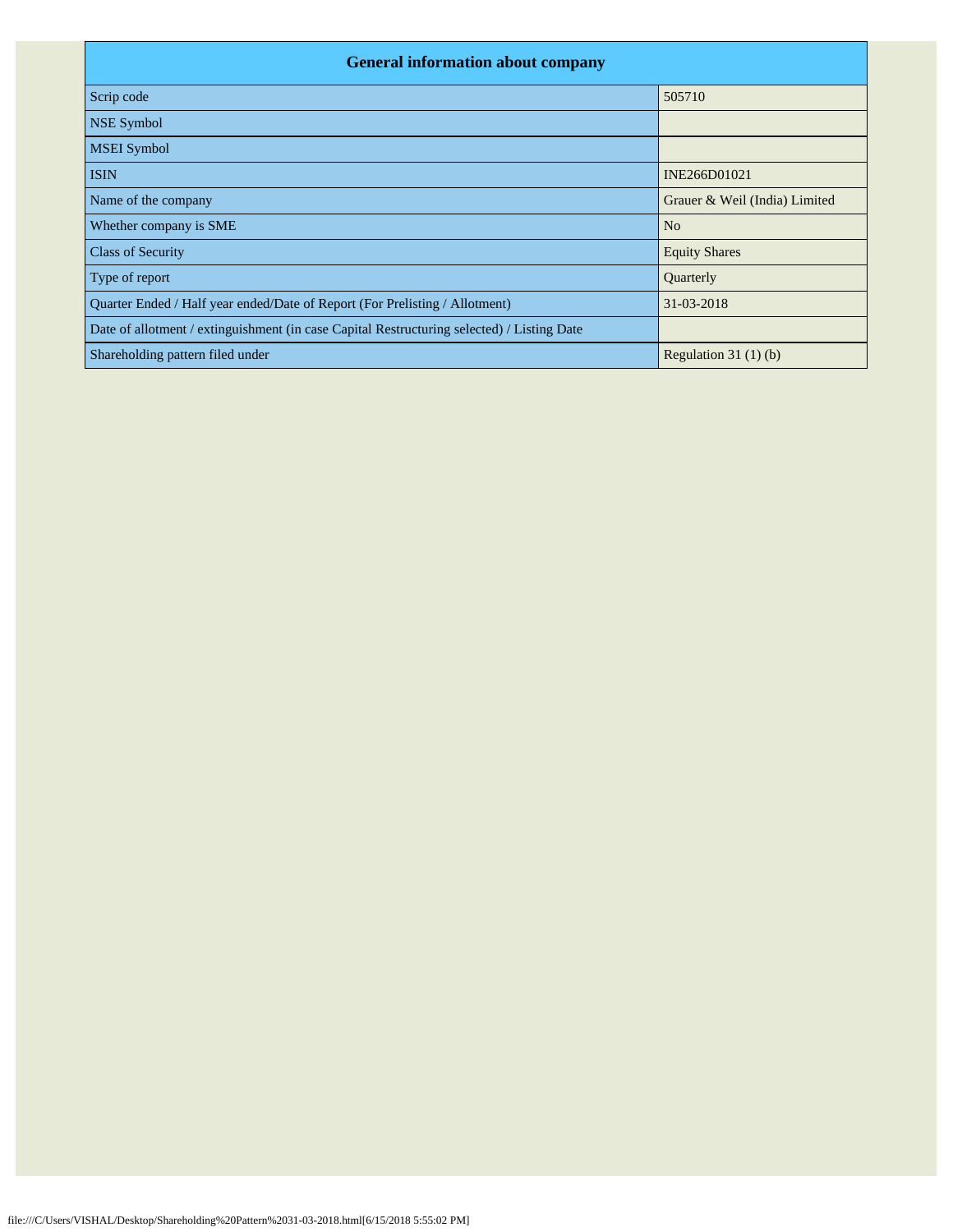|                | <b>Declaration</b>                                                                        |                |                                       |                              |                             |  |  |  |  |  |
|----------------|-------------------------------------------------------------------------------------------|----------------|---------------------------------------|------------------------------|-----------------------------|--|--|--|--|--|
| Sr.<br>No.     | Particular                                                                                | Yes/No         | Promoter and<br><b>Promoter Group</b> | <b>Public</b><br>shareholder | Non Promoter-<br>Non Public |  |  |  |  |  |
| 1              | Whether the Listed Entity has issued any partly paid up shares?                           | N <sub>o</sub> | N <sub>o</sub>                        | No                           | N <sub>o</sub>              |  |  |  |  |  |
| $\overline{2}$ | Whether the Listed Entity has issued any Convertible Securities<br>റ                      | N <sub>o</sub> | No                                    | No                           | No                          |  |  |  |  |  |
| $\overline{3}$ | Whether the Listed Entity has issued any Warrants?                                        | No             | N <sub>o</sub>                        | N <sub>o</sub>               | N <sub>o</sub>              |  |  |  |  |  |
| $\overline{4}$ | Whether the Listed Entity has any shares against which<br>depository receipts are issued? | N <sub>o</sub> | N <sub>0</sub>                        | N <sub>0</sub>               | N <sub>0</sub>              |  |  |  |  |  |
| 5              | Whether the Listed Entity has any shares in locked-in?                                    | N <sub>o</sub> | N <sub>o</sub>                        | No                           | No                          |  |  |  |  |  |
| 6              | Whether any shares held by promoters are pledge or otherwise<br>encumbered?               | N <sub>o</sub> | N <sub>o</sub>                        |                              |                             |  |  |  |  |  |
|                | Whether company has equity shares with differential voting<br>rights?                     | N <sub>o</sub> | N <sub>o</sub>                        | No                           | N <sub>o</sub>              |  |  |  |  |  |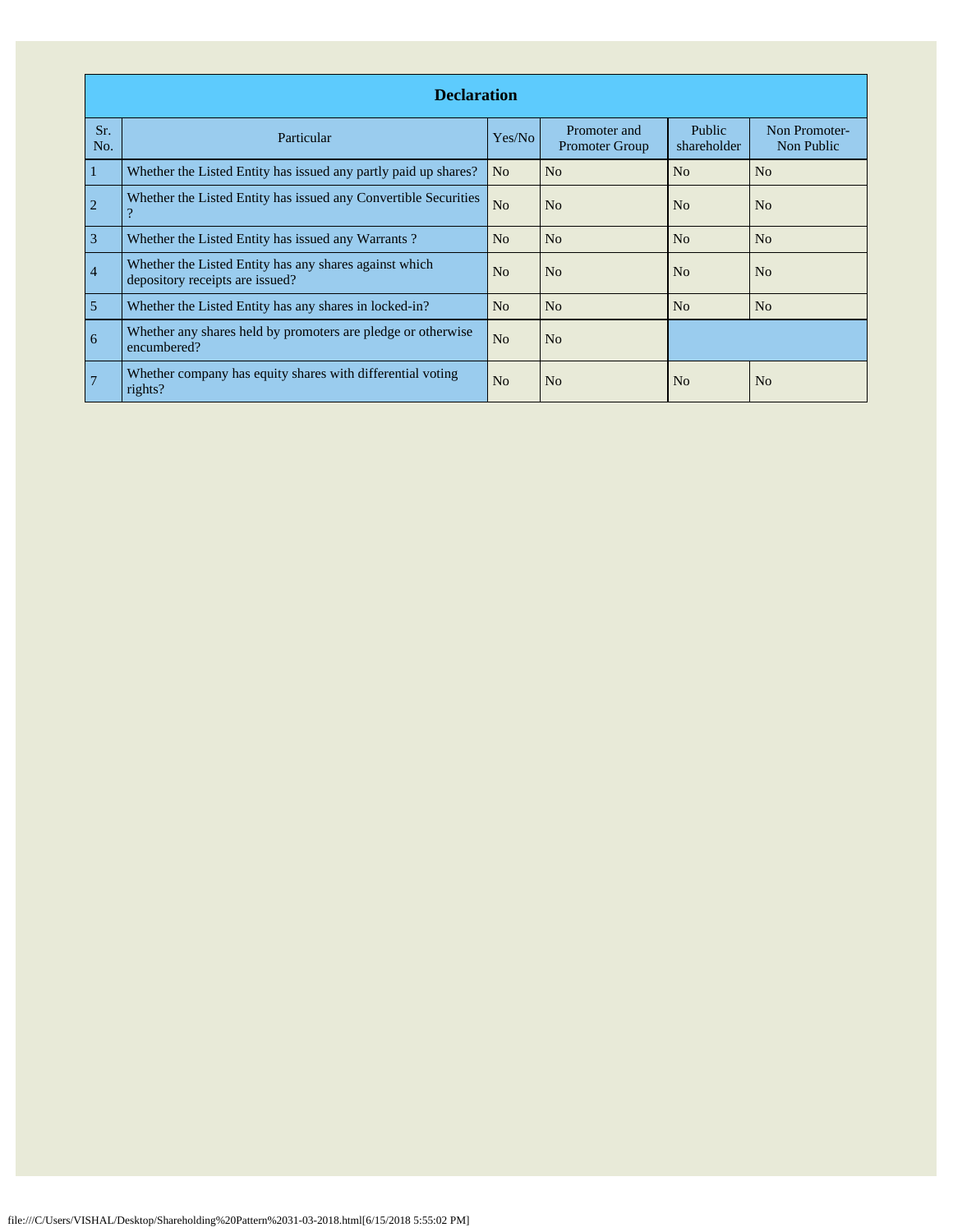|              | Table I - Summary Statement holding of specified securities |                         |                         |                                                                             |                                                        |                                                                  |                                                                                         |                           |               |           |                                 |  |  |  |
|--------------|-------------------------------------------------------------|-------------------------|-------------------------|-----------------------------------------------------------------------------|--------------------------------------------------------|------------------------------------------------------------------|-----------------------------------------------------------------------------------------|---------------------------|---------------|-----------|---------------------------------|--|--|--|
|              |                                                             |                         | No. of                  | No. Of<br>Shareholding<br>as a % of total<br>Partly<br>No. Of<br>Total nos. |                                                        | Number of Voting Rights held in each<br>class of securities (IX) |                                                                                         |                           |               |           |                                 |  |  |  |
| Category     | Category<br>of<br>shareholder<br>(II)                       | Nos. Of<br>shareholders | fully paid<br>up equity | paid-<br>up                                                                 | shares<br>underlying<br>Depository<br>Receipts<br>(VI) | shares held<br>$(VII) =$<br>$(IV)+(V)+$<br>(VI)                  | no. of shares<br>(calculated as<br>per SCRR,<br>1957) (VIII)<br>As a % of<br>$(A+B+C2)$ | No of Voting (XIV) Rights |               |           |                                 |  |  |  |
| $\mathbf{I}$ |                                                             | (III)                   | shares held<br>(IV)     | equity<br>shares<br>held<br>(V)                                             |                                                        |                                                                  |                                                                                         | Class eg:<br>X            | Class<br>eg:y | Total     | Total as<br>a % of<br>$(A+B+C)$ |  |  |  |
| (A)          | Promoter<br>$\&$<br>Promoter<br>Group                       | 17                      | 156379509               |                                                                             |                                                        | 156379509                                                        | 68.98                                                                                   | 156379509                 |               | 156379509 | 68.98                           |  |  |  |
| (B)          | Public                                                      | 27448                   | 70326241                |                                                                             |                                                        | 70326241                                                         | 31.02                                                                                   | 70326241                  |               | 70326241  | 31.02                           |  |  |  |
| (C)          | <b>Non</b><br>Promoter-<br>Non Public                       |                         |                         |                                                                             |                                                        |                                                                  |                                                                                         |                           |               |           |                                 |  |  |  |
| (C1)         | <b>Shares</b><br>underlying<br><b>DRs</b>                   |                         |                         |                                                                             |                                                        |                                                                  |                                                                                         |                           |               |           |                                 |  |  |  |
| (C2)         | Shares held<br>by<br>Employee<br><b>Trusts</b>              |                         |                         |                                                                             |                                                        |                                                                  |                                                                                         |                           |               |           |                                 |  |  |  |
|              | Total                                                       | 27465                   | 226705750               |                                                                             |                                                        | 226705750                                                        | 100                                                                                     | 226705750                 |               | 226705750 | 100                             |  |  |  |

Г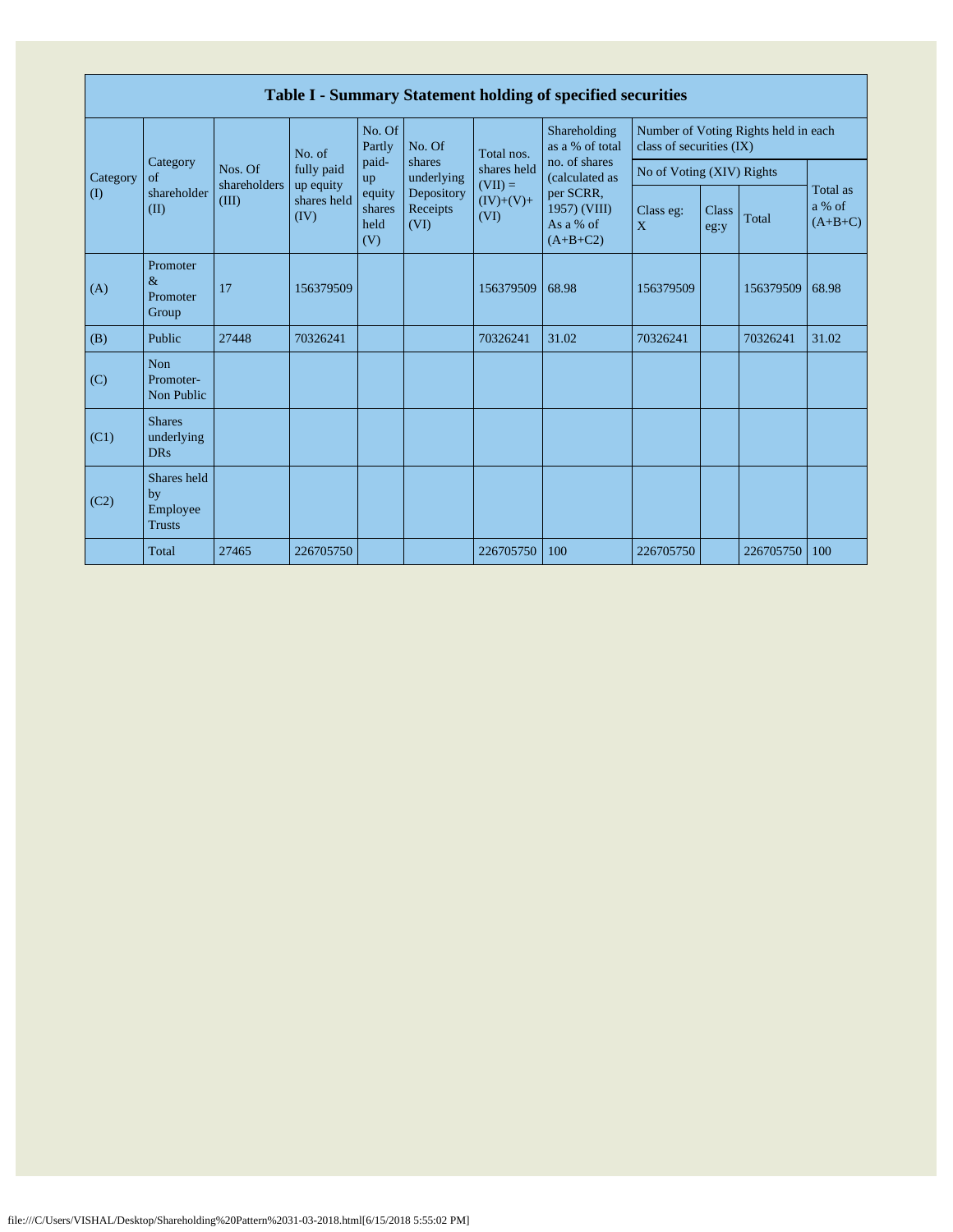|                         |                                                |                                                      |                                                                                    |                                                           | Table I - Summary Statement holding of specified securities                              |            |                                                         |                         |                                                       |                                                                         |
|-------------------------|------------------------------------------------|------------------------------------------------------|------------------------------------------------------------------------------------|-----------------------------------------------------------|------------------------------------------------------------------------------------------|------------|---------------------------------------------------------|-------------------------|-------------------------------------------------------|-------------------------------------------------------------------------|
| Category<br>$($ $($ $)$ | Category<br>of<br>shareholder<br>(II)          | No. Of<br><b>Shares</b><br>Underlying<br>Outstanding | No. of<br><b>Shares</b><br>Underlying<br>Outstanding<br><b>Warrants</b><br>$(X_i)$ | No. Of Shares<br>Underlying<br>Outstanding<br>convertible | Shareholding, as a %<br>assuming full<br>conversion of<br>convertible securities (       |            | Number of<br>Locked in<br>shares (XII)                  | <b>Shares</b><br>(XIII) | Number of<br>pledged or<br>otherwise<br>encumbered    | Number of<br>equity shares<br>held in<br>dematerialized<br>form $(XIV)$ |
|                         |                                                | convertible<br>securities<br>(X)                     |                                                                                    | securities and<br>No. Of<br>Warrants (Xi)<br>(a)          | as a percentage of<br>diluted share capital)<br>$(XI)=(VII)+(X) As a$<br>% of $(A+B+C2)$ | No.<br>(a) | As a<br>$%$ of<br>total<br><b>Shares</b><br>held<br>(b) | No.<br>(a)              | As a<br>% of<br>total<br><b>Shares</b><br>held<br>(b) |                                                                         |
| (A)                     | Promoter<br>$\&$<br>Promoter<br>Group          |                                                      |                                                                                    |                                                           | 68.98                                                                                    |            |                                                         |                         |                                                       | 156379509                                                               |
| (B)                     | Public                                         |                                                      |                                                                                    |                                                           | 31.02                                                                                    |            |                                                         |                         |                                                       | 65941101                                                                |
| (C)                     | <b>Non</b><br>Promoter-<br>Non Public          |                                                      |                                                                                    |                                                           |                                                                                          |            |                                                         |                         |                                                       |                                                                         |
| (C1)                    | <b>Shares</b><br>underlying<br><b>DRs</b>      |                                                      |                                                                                    |                                                           |                                                                                          |            |                                                         |                         |                                                       |                                                                         |
| (C2)                    | Shares held<br>by<br>Employee<br><b>Trusts</b> |                                                      |                                                                                    |                                                           |                                                                                          |            |                                                         |                         |                                                       |                                                                         |
|                         | Total                                          |                                                      |                                                                                    |                                                           | 100                                                                                      |            |                                                         |                         |                                                       | 222320610                                                               |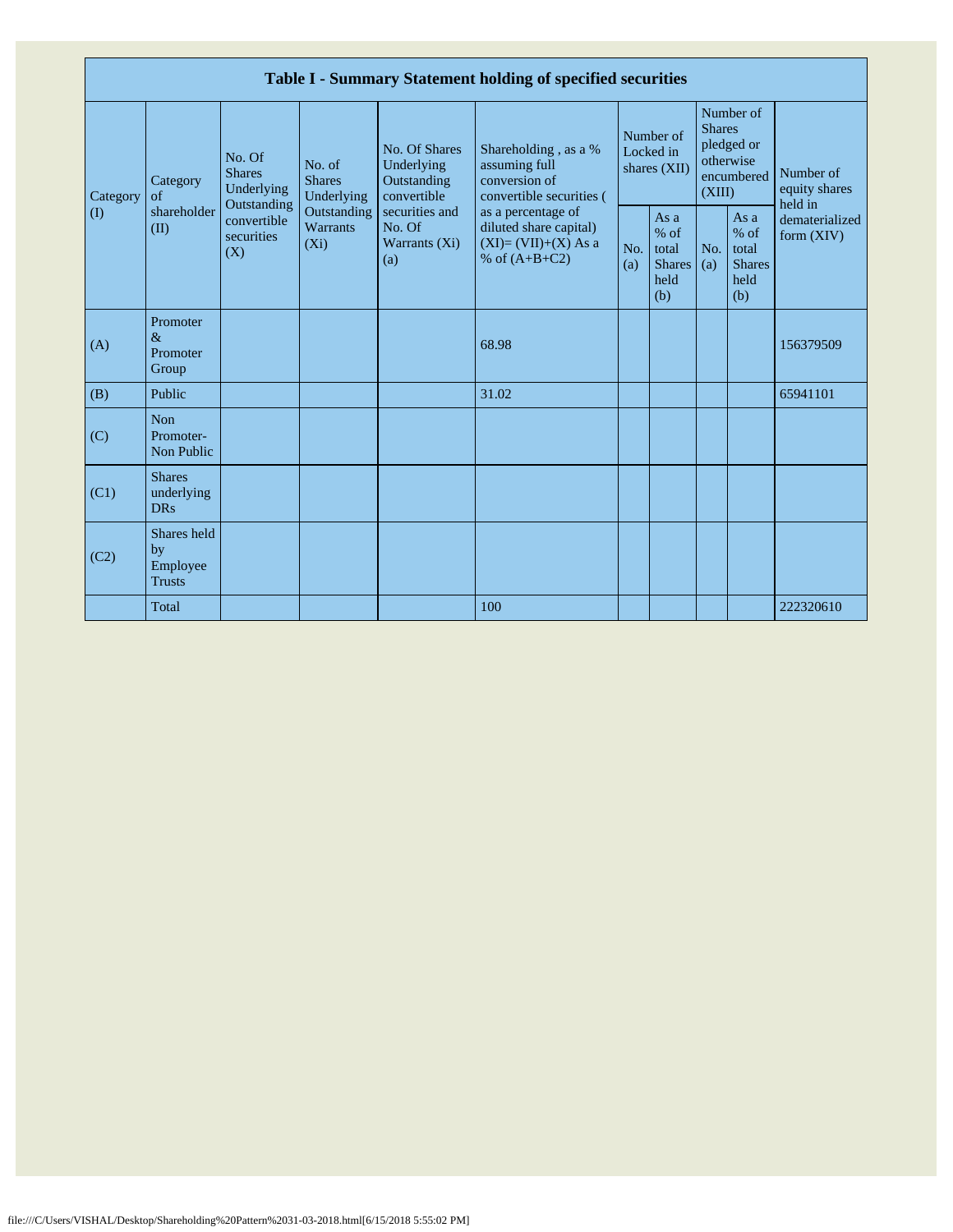| Table II - Statement showing shareholding pattern of the Promoter and Promoter Group           |                                                                                                                     |                                  |                                                |                                                |                                              |                                                 |                                                                           |                           |               |                                      |                                           |
|------------------------------------------------------------------------------------------------|---------------------------------------------------------------------------------------------------------------------|----------------------------------|------------------------------------------------|------------------------------------------------|----------------------------------------------|-------------------------------------------------|---------------------------------------------------------------------------|---------------------------|---------------|--------------------------------------|-------------------------------------------|
|                                                                                                |                                                                                                                     |                                  |                                                | No.<br><b>Of</b>                               |                                              |                                                 | Shareholding<br>as a % of                                                 | class of securities (IX)  |               | Number of Voting Rights held in each |                                           |
|                                                                                                | Category &<br>Name of the<br>Shareholders (I)                                                                       |                                  | No. of                                         | Partly                                         | No. Of<br>shares                             | Total nos.                                      | total no. of<br>shares                                                    | No of Voting (XIV) Rights |               |                                      | Total                                     |
| Sr.                                                                                            |                                                                                                                     | Nos. Of<br>shareholders<br>(III) | fully paid<br>up equity<br>shares held<br>(IV) | paid-<br>up<br>equity<br>shares<br>held<br>(V) | underlying<br>Depository<br>Receipts<br>(VI) | shares held<br>$(VII) =$<br>$(IV)+(V)+$<br>(VI) | (calculated<br>as per<br>SCRR,<br>1957) (VIII)<br>As a % of<br>$(A+B+C2)$ | Class eg:<br>$\mathbf X$  | Class<br>eg:y | Total                                | as a %<br>of<br>Total<br>Voting<br>rights |
| $\mathbf{A}$                                                                                   | Table II - Statement showing shareholding pattern of the Promoter and Promoter Group                                |                                  |                                                |                                                |                                              |                                                 |                                                                           |                           |               |                                      |                                           |
| (1)                                                                                            | Indian                                                                                                              |                                  |                                                |                                                |                                              |                                                 |                                                                           |                           |               |                                      |                                           |
| (a)                                                                                            | Individuals/Hindu<br>undivided Family                                                                               | 9                                | 66220459                                       |                                                |                                              | 66220459                                        | 29.21                                                                     | 66220459                  |               | 66220459                             | 29.21                                     |
| (d)                                                                                            | Any Other<br>(specify)                                                                                              | $\bf 8$                          | 90159050                                       |                                                |                                              | 90159050                                        | 39.77                                                                     | 90159050                  |               | 90159050                             | 39.77                                     |
| Sub-Total<br>(A)(1)                                                                            |                                                                                                                     | 17                               | 156379509                                      |                                                |                                              | 156379509                                       | 68.98                                                                     | 156379509                 |               | 156379509                            | 68.98                                     |
| (2)                                                                                            | Foreign                                                                                                             |                                  |                                                |                                                |                                              |                                                 |                                                                           |                           |               |                                      |                                           |
| Total<br>Shareholding<br>of Promoter<br>and<br>Promoter<br>Group $(A)=$<br>$(A)(1)+(A)$<br>(2) |                                                                                                                     | 17                               | 156379509                                      |                                                |                                              | 156379509                                       | 68.98                                                                     | 156379509                 |               | 156379509                            | 68.98                                     |
| $\, {\bf B}$                                                                                   | Table III - Statement showing shareholding pattern of the Public shareholder                                        |                                  |                                                |                                                |                                              |                                                 |                                                                           |                           |               |                                      |                                           |
| (1)                                                                                            | Institutions                                                                                                        |                                  |                                                |                                                |                                              |                                                 |                                                                           |                           |               |                                      |                                           |
| (a)                                                                                            | <b>Mutual Funds</b>                                                                                                 | $\ensuremath{\mathfrak{Z}}$      | 20620                                          |                                                |                                              | 20620                                           | 0.01                                                                      | 20620                     |               | 20620                                | 0.01                                      |
| (f)                                                                                            | Financial<br>Institutions/<br><b>Banks</b>                                                                          | $\sqrt{5}$                       | 19500                                          |                                                |                                              | 19500                                           | 0.01                                                                      | 19500                     |               | 19500                                | 0.01                                      |
| Sub-Total<br>(B)(1)                                                                            |                                                                                                                     | 8                                | 40120                                          |                                                |                                              | 40120                                           | 0.02                                                                      | 40120                     |               | 40120                                | 0.02                                      |
| (2)                                                                                            | Central<br>Government/<br><b>State</b><br>Government(s)/<br>President of India                                      | $\mathbf{1}$                     | 1692943                                        |                                                |                                              | 1692943                                         | 0.75                                                                      | 1692943                   |               | 1692943                              | 0.75                                      |
| Sub-Total<br>(B)(2)                                                                            |                                                                                                                     | $\mathbf{1}$                     | 1692943                                        |                                                |                                              | 1692943                                         | 0.75                                                                      | 1692943                   |               | 1692943                              | 0.75                                      |
| (3)                                                                                            | Non-institutions                                                                                                    |                                  |                                                |                                                |                                              |                                                 |                                                                           |                           |               |                                      |                                           |
| (a(i))                                                                                         | Individuals -<br>i.Individual<br>shareholders<br>holding nominal<br>share capital up<br>to Rs. 2 lakhs.             | 25780                            | 48314154                                       |                                                |                                              | 48314154                                        | 21.31                                                                     | 48314154                  |               | 48314154                             | 21.31                                     |
| (a(ii))                                                                                        | Individuals - ii.<br>Individual<br>shareholders<br>holding nominal<br>share capital in<br>excess of Rs. 2<br>lakhs. | 10                               | 3107768                                        |                                                |                                              | 3107768                                         | 1.37                                                                      | 3107768                   |               | 3107768                              | 1.37                                      |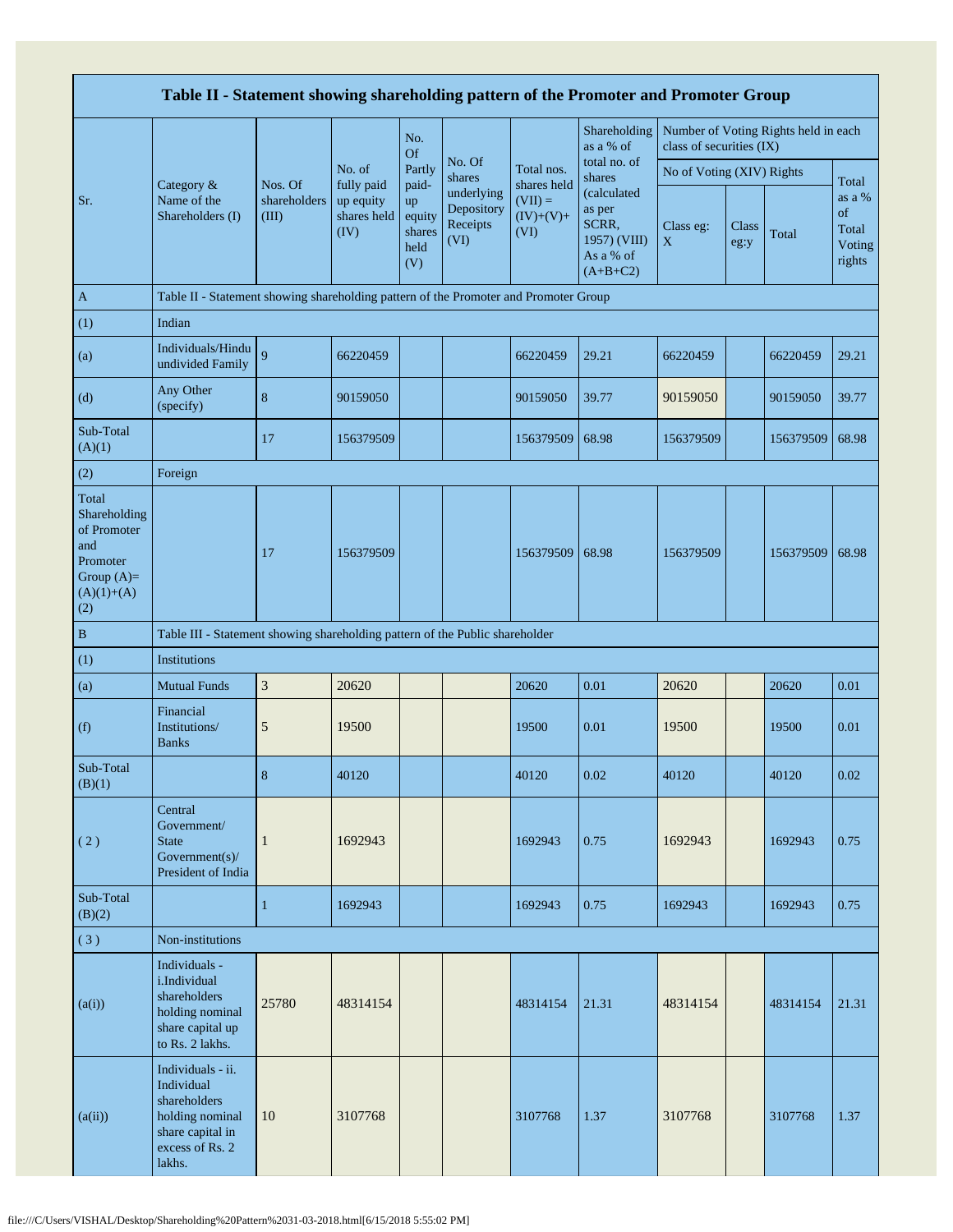| (e)                                                                         | Any Other<br>(specify)                                                                        | 1649  | 17171256  |  | 17171256        | 7.57  | 17171256  | 17171256  | 7.57       |
|-----------------------------------------------------------------------------|-----------------------------------------------------------------------------------------------|-------|-----------|--|-----------------|-------|-----------|-----------|------------|
| Sub-Total<br>(B)(3)                                                         |                                                                                               | 27439 | 68593178  |  | 68593178        | 30.26 | 68593178  | 68593178  | 30.26      |
| <b>Total Public</b><br>Shareholding<br>$(B)=(B)(1)+$<br>$(B)(2)+(B)$<br>(3) |                                                                                               | 27448 | 70326241  |  | 70326241        | 31.02 | 70326241  | 70326241  | 31.02      |
| $\mathcal{C}$                                                               | Table IV - Statement showing shareholding pattern of the Non Promoter- Non Public shareholder |       |           |  |                 |       |           |           |            |
| Total (<br>$A+B+C2$ )                                                       |                                                                                               | 27465 | 226705750 |  | 226705750   100 |       | 226705750 | 226705750 | <b>100</b> |
| Total<br>$(A+B+C)$                                                          |                                                                                               | 27465 | 226705750 |  | 226705750       | 100   | 226705750 | 226705750 | 100        |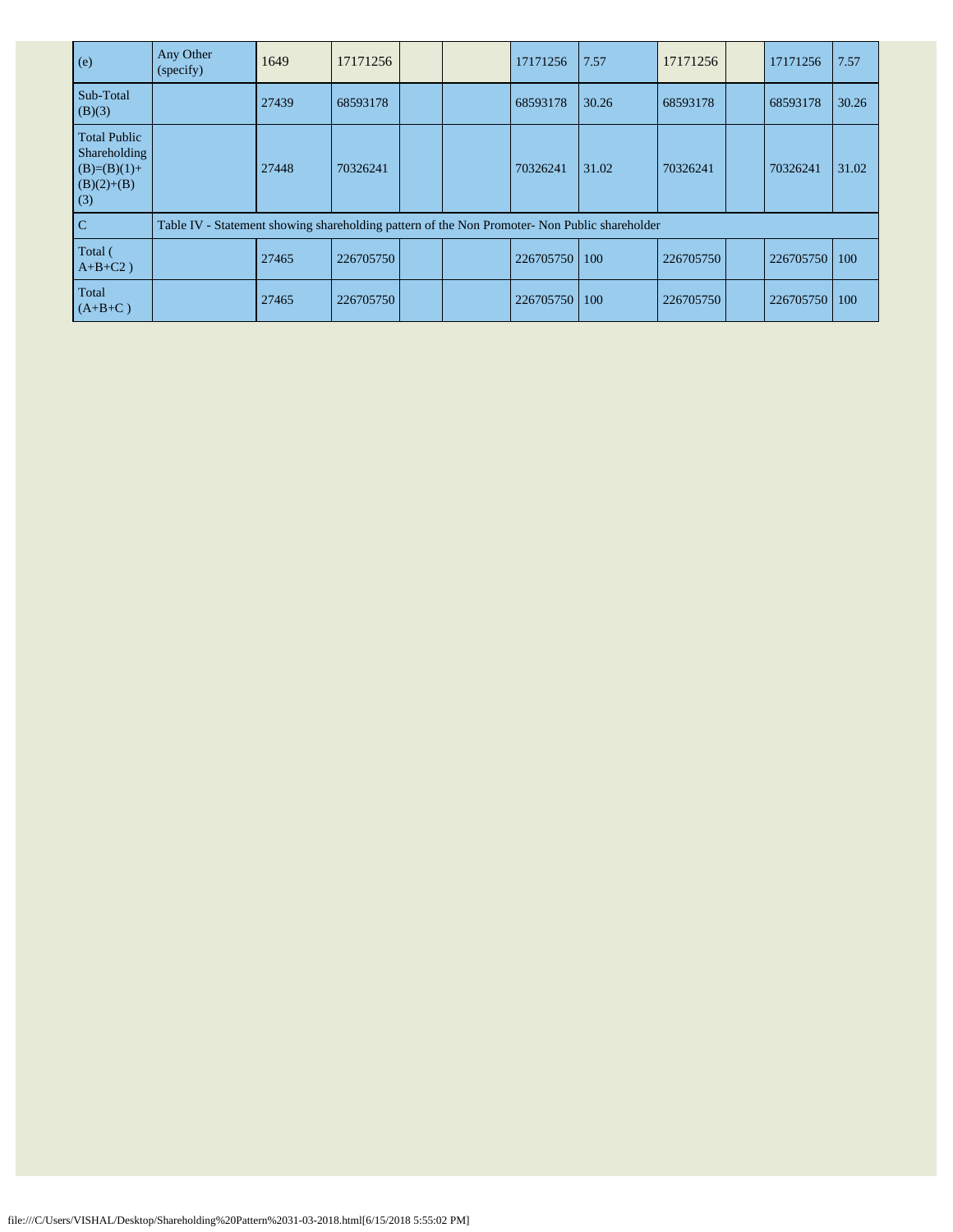| Table II - Statement showing shareholding pattern of the Promoter and Promoter Group    |                                                                        |                                       |                                                           |                                                                                               |  |                                                         |                                                                               |                                                       |                                       |  |  |
|-----------------------------------------------------------------------------------------|------------------------------------------------------------------------|---------------------------------------|-----------------------------------------------------------|-----------------------------------------------------------------------------------------------|--|---------------------------------------------------------|-------------------------------------------------------------------------------|-------------------------------------------------------|---------------------------------------|--|--|
| Sr.                                                                                     | No. Of<br><b>Shares</b><br>Underlying<br>Outstanding                   | No. of<br><b>Shares</b><br>Underlying | No. Of Shares<br>Underlying<br>Outstanding<br>convertible | Shareholding, as a %<br>assuming full conversion of<br>convertible securities (as a           |  | Number of<br>Locked in<br>shares (XII)                  | Number of<br><b>Shares</b><br>pledged or<br>otherwise<br>encumbered<br>(XIII) |                                                       | Number of<br>equity shares<br>held in |  |  |
|                                                                                         | Outstanding<br>convertible<br>Warrants<br>securities<br>$(X_i)$<br>(X) |                                       | securities and<br>No. Of Warrants<br>$(Xi)$ $(a)$         | percentage of diluted share<br>capital) $(XI) = (VII)+(X) As$<br>a % of $(A+B+C2)$            |  | As a<br>$%$ of<br>total<br><b>Shares</b><br>held<br>(b) | No.<br>(a)                                                                    | As a<br>% of<br>total<br><b>Shares</b><br>held<br>(b) | dematerialized<br>form $(XIV)$        |  |  |
| $\mathbf{A}$                                                                            |                                                                        |                                       |                                                           | Table II - Statement showing shareholding pattern of the Promoter and Promoter Group          |  |                                                         |                                                                               |                                                       |                                       |  |  |
| (1)                                                                                     | Indian                                                                 |                                       |                                                           |                                                                                               |  |                                                         |                                                                               |                                                       |                                       |  |  |
| (a)                                                                                     |                                                                        |                                       |                                                           | 29.21                                                                                         |  |                                                         |                                                                               |                                                       | 66220459                              |  |  |
| (d)                                                                                     |                                                                        |                                       |                                                           | 39.77                                                                                         |  |                                                         |                                                                               |                                                       | 90159050                              |  |  |
| Sub-Total (A)<br>(1)                                                                    |                                                                        |                                       |                                                           | 68.98                                                                                         |  |                                                         |                                                                               |                                                       | 156379509                             |  |  |
| (2)                                                                                     | Foreign                                                                |                                       |                                                           |                                                                                               |  |                                                         |                                                                               |                                                       |                                       |  |  |
| Total<br>Shareholding<br>of Promoter<br>and Promoter<br>Group $(A)=$<br>$(A)(1)+(A)(2)$ |                                                                        |                                       |                                                           | 68.98                                                                                         |  |                                                         |                                                                               |                                                       | 156379509                             |  |  |
| $\, {\bf B}$                                                                            |                                                                        |                                       |                                                           | Table III - Statement showing shareholding pattern of the Public shareholder                  |  |                                                         |                                                                               |                                                       |                                       |  |  |
| (1)                                                                                     | Institutions                                                           |                                       |                                                           |                                                                                               |  |                                                         |                                                                               |                                                       |                                       |  |  |
| (a)                                                                                     |                                                                        |                                       |                                                           | 0.01                                                                                          |  |                                                         |                                                                               |                                                       | 8870                                  |  |  |
| (f)                                                                                     |                                                                        |                                       |                                                           | 0.01                                                                                          |  |                                                         |                                                                               |                                                       | 9250                                  |  |  |
| Sub-Total (B)<br>(1)                                                                    |                                                                        |                                       |                                                           | 0.02                                                                                          |  |                                                         |                                                                               |                                                       | 18120                                 |  |  |
| (2)                                                                                     |                                                                        |                                       |                                                           | 0.75                                                                                          |  |                                                         |                                                                               |                                                       | 1692943                               |  |  |
| Sub-Total (B)<br>(2)                                                                    |                                                                        |                                       |                                                           | 0.75                                                                                          |  |                                                         |                                                                               |                                                       | 1692943                               |  |  |
| (3)                                                                                     | Non-institutions                                                       |                                       |                                                           |                                                                                               |  |                                                         |                                                                               |                                                       |                                       |  |  |
| (a(i))                                                                                  |                                                                        |                                       |                                                           | 21.31                                                                                         |  |                                                         |                                                                               |                                                       | 43964634                              |  |  |
| (a(ii))                                                                                 |                                                                        |                                       |                                                           | 1.37                                                                                          |  |                                                         |                                                                               |                                                       | 3107768                               |  |  |
| (e)                                                                                     |                                                                        |                                       |                                                           | 7.57                                                                                          |  |                                                         |                                                                               |                                                       | 17157636                              |  |  |
| Sub-Total (B)<br>(3)                                                                    |                                                                        |                                       |                                                           | 30.26                                                                                         |  |                                                         |                                                                               |                                                       | 64230038                              |  |  |
| <b>Total Public</b><br>Shareholding<br>$(B)=(B)(1)+$<br>$(B)(2)+(B)(3)$                 |                                                                        |                                       |                                                           | 31.02                                                                                         |  |                                                         |                                                                               |                                                       | 65941101                              |  |  |
| ${\bf C}$                                                                               |                                                                        |                                       |                                                           | Table IV - Statement showing shareholding pattern of the Non Promoter- Non Public shareholder |  |                                                         |                                                                               |                                                       |                                       |  |  |
| Total (<br>$A+B+C2$ )                                                                   |                                                                        |                                       |                                                           | 100                                                                                           |  |                                                         |                                                                               |                                                       | 222320610                             |  |  |
| Total (A+B+C                                                                            |                                                                        |                                       |                                                           | 100                                                                                           |  |                                                         |                                                                               |                                                       | 222320610                             |  |  |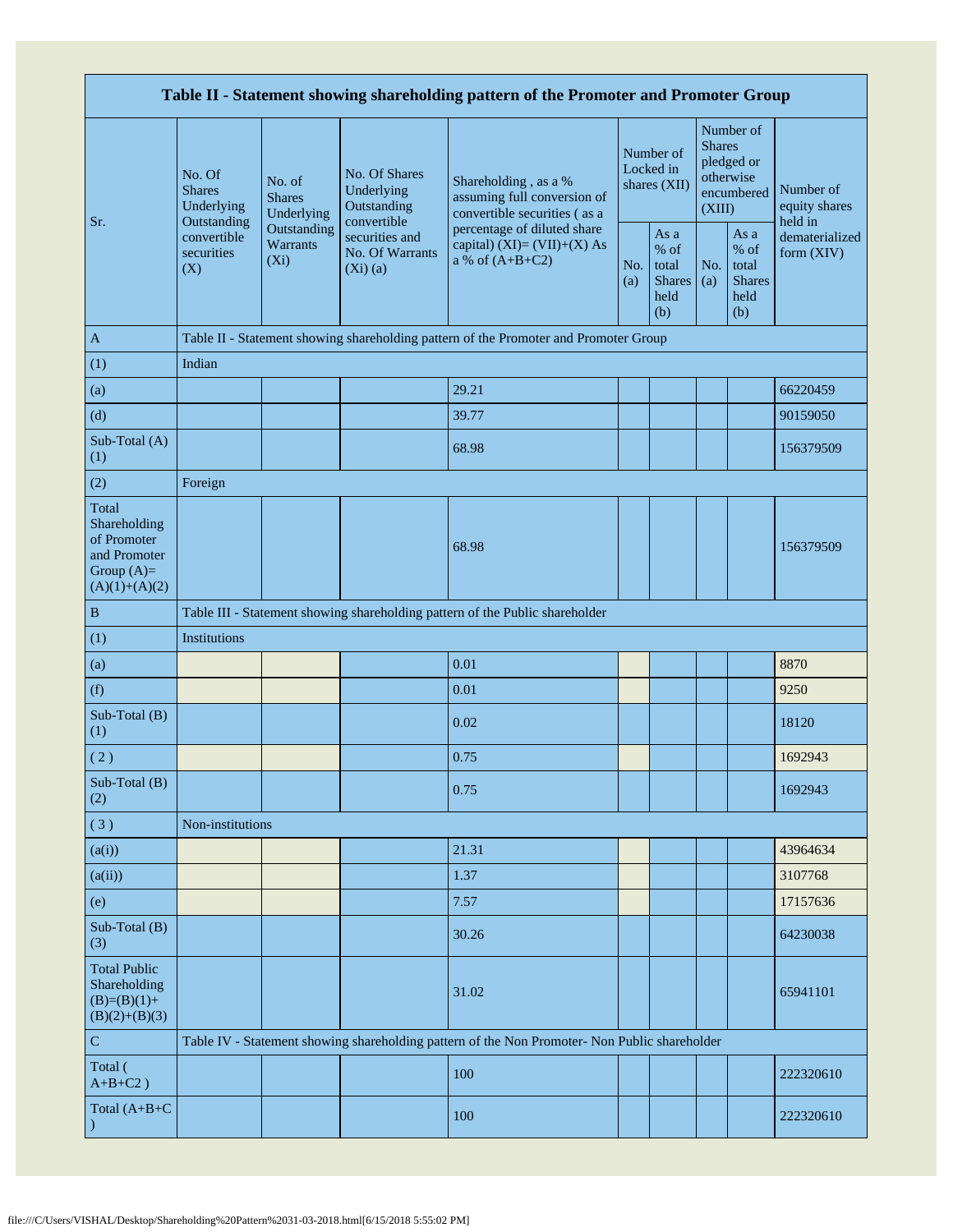| <b>Individuals/Hindu undivided Family</b>                                                                                                                                                  |                            |                     |               |                  |                            |              |                         |  |  |  |  |  |
|--------------------------------------------------------------------------------------------------------------------------------------------------------------------------------------------|----------------------------|---------------------|---------------|------------------|----------------------------|--------------|-------------------------|--|--|--|--|--|
| Searial No.                                                                                                                                                                                | $\mathbf{1}$               | $\overline{2}$      | $\sqrt{3}$    | $\overline{4}$   | $\sqrt{5}$                 | 6            | $\overline{7}$          |  |  |  |  |  |
| Name of the<br>Shareholders (I)                                                                                                                                                            | Umeshkumar<br>Nandlal More | Niraj Kumar<br>More | Premlata More | <b>Yash More</b> | Aman<br>Nirajkumar<br>More | Pallavi More | Niraj Kumar<br>More Huf |  |  |  |  |  |
| PAN(II)                                                                                                                                                                                    | AACPM6443R                 | AADPM7225Q          | AANPM5792L    | CNYPM7175B       | CNYPM7177D                 | AEDPM0567P   | AAAHN2180A              |  |  |  |  |  |
| No. of fully paid<br>up equity shares<br>$held$ (IV)                                                                                                                                       | 22805999                   | 17852106            | 12724455      | 4835620          | 4654500                    | 3149409      | 173650                  |  |  |  |  |  |
| No. Of Partly<br>paid-up equity<br>shares held (V)                                                                                                                                         |                            |                     |               |                  |                            |              |                         |  |  |  |  |  |
| No. Of shares<br>underlying<br>Depository<br>Receipts (VI)                                                                                                                                 |                            |                     |               |                  |                            |              |                         |  |  |  |  |  |
| Total nos. shares<br>$\text{held} (\text{VII}) =$<br>$(IV)+(V)+(VI)$                                                                                                                       | 22805999                   | 17852106            | 12724455      | 4835620          | 4654500                    | 3149409      | 173650                  |  |  |  |  |  |
| Shareholding as a<br>% of total no. of<br>shares (calculated<br>as per SCRR,<br>1957) (VIII) As a<br>% of $(A+B+C2)$                                                                       | 10.06                      | 7.87                | 5.61          | 2.13             | 2.05                       | 1.39         | 0.08                    |  |  |  |  |  |
| Number of Voting Rights held in each class of securities (IX)                                                                                                                              |                            |                     |               |                  |                            |              |                         |  |  |  |  |  |
| Class eg:X                                                                                                                                                                                 | 22805999                   | 17852106            | 12724455      | 4835620          | 4654500                    | 3149409      | 173650                  |  |  |  |  |  |
| Class eg:y                                                                                                                                                                                 |                            |                     |               |                  |                            |              |                         |  |  |  |  |  |
| Total                                                                                                                                                                                      | 22805999                   | 17852106            | 12724455      | 4835620          | 4654500                    | 3149409      | 173650                  |  |  |  |  |  |
| Total as a % of<br><b>Total Voting</b><br>rights                                                                                                                                           | 10.06                      | 7.87                | 5.61          | 2.13             | 2.05                       | 1.39         | 0.08                    |  |  |  |  |  |
| No. Of Shares<br>Underlying<br>Outstanding<br>convertible<br>securities $(X)$                                                                                                              |                            |                     |               |                  |                            |              |                         |  |  |  |  |  |
| No. of Shares<br>Underlying<br>Outstanding<br>Warrants $(X_i)$                                                                                                                             |                            |                     |               |                  |                            |              |                         |  |  |  |  |  |
| No. Of Shares<br>Underlying<br>Outstanding<br>convertible<br>securities and No.<br>Of Warrants (Xi)<br>(a)                                                                                 |                            |                     |               |                  |                            |              |                         |  |  |  |  |  |
| Shareholding, as<br>a % assuming full<br>conversion of<br>convertible<br>securities (as a<br>percentage of<br>diluted share<br>capital) $(XI)=$<br>$(VII)+(Xi)(a) As$<br>a % of $(A+B+C2)$ | 10.06                      | 7.87                | 5.61          | 2.13             | 2.05                       | 1.39         | 0.08                    |  |  |  |  |  |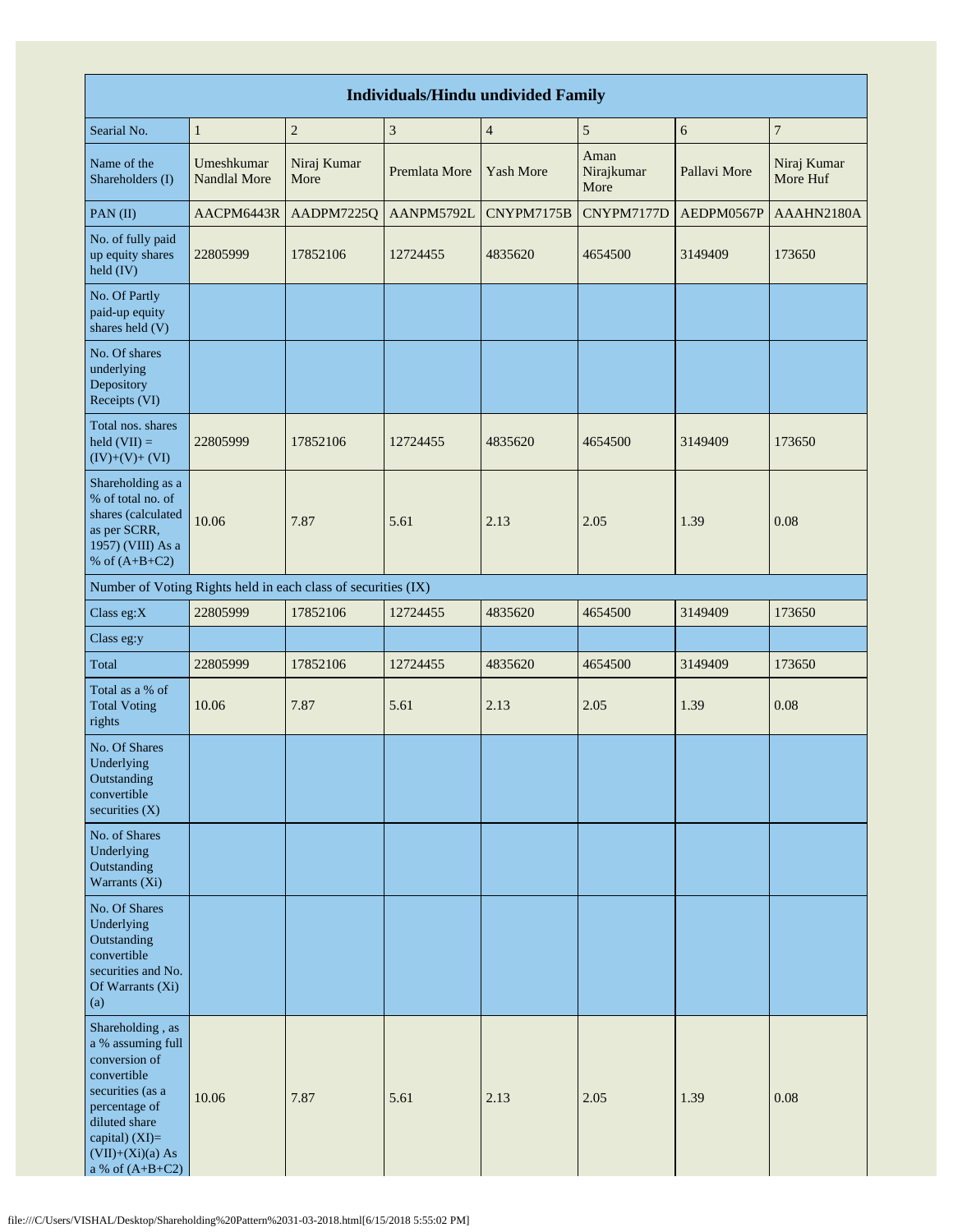|                                                                      | Number of Locked in shares (XII) |          |                   |                   |                   |                   |                   |  |  |  |  |  |
|----------------------------------------------------------------------|----------------------------------|----------|-------------------|-------------------|-------------------|-------------------|-------------------|--|--|--|--|--|
| No. $(a)$                                                            |                                  |          |                   |                   |                   |                   |                   |  |  |  |  |  |
| As a % of total<br>Shares held (b)                                   |                                  |          |                   |                   |                   |                   |                   |  |  |  |  |  |
| Number of Shares pledged or otherwise encumbered (XIII)              |                                  |          |                   |                   |                   |                   |                   |  |  |  |  |  |
| No. $(a)$                                                            |                                  |          |                   |                   |                   |                   |                   |  |  |  |  |  |
| As a % of total<br>Shares held (b)                                   |                                  |          |                   |                   |                   |                   |                   |  |  |  |  |  |
| Number of equity<br>shares held in<br>dematerialized<br>form $(XIV)$ | 22805999                         | 17852106 | 12724455          | 4835620           | 4654500           | 3149409           | 173650            |  |  |  |  |  |
| Reason for not providing PAN                                         |                                  |          |                   |                   |                   |                   |                   |  |  |  |  |  |
| Reason for not<br>providing PAN                                      |                                  |          |                   |                   |                   |                   |                   |  |  |  |  |  |
| Shareholder type                                                     | Promoter                         | Promoter | Promoter<br>Group | Promoter<br>Group | Promoter<br>Group | Promoter<br>Group | Promoter<br>Group |  |  |  |  |  |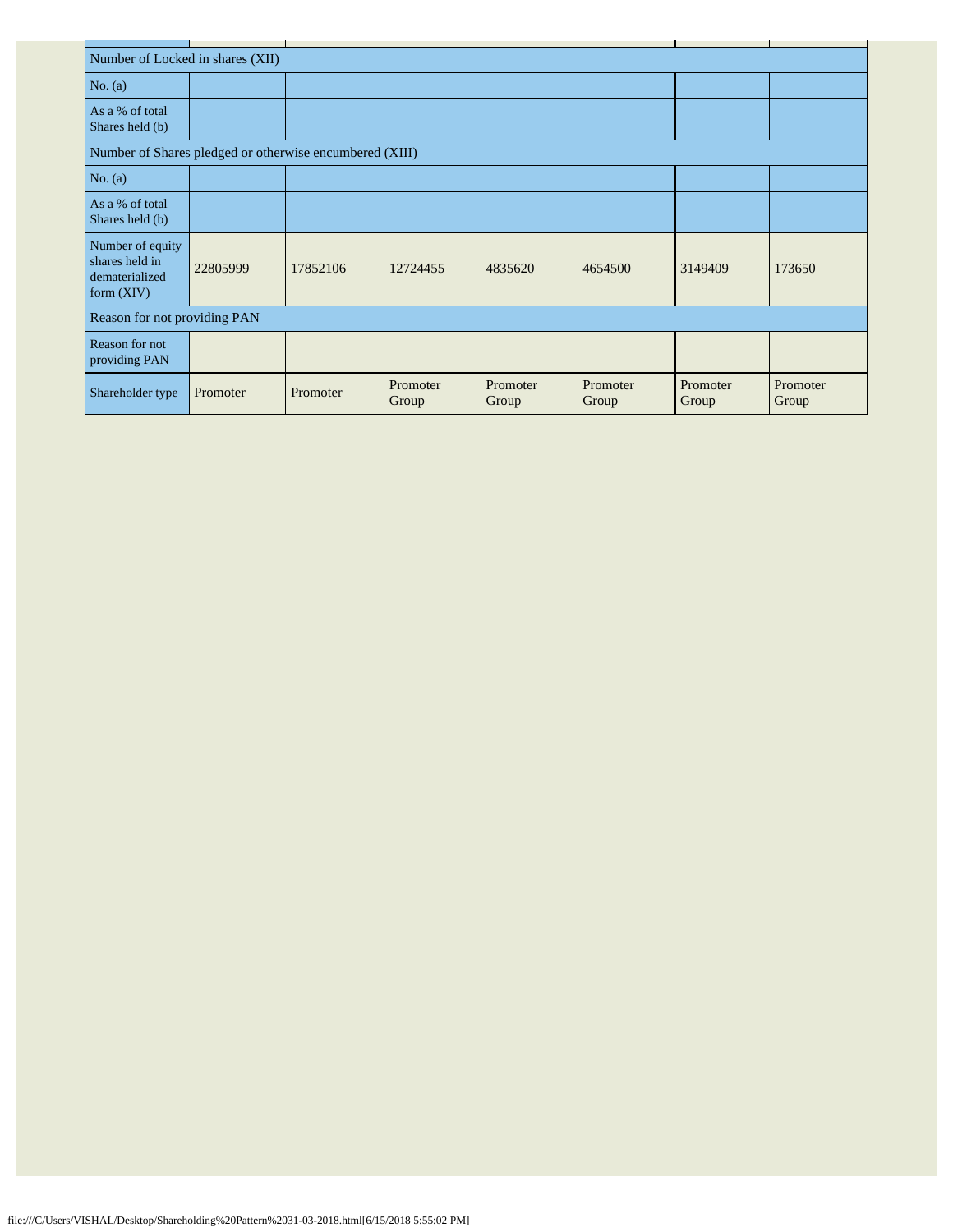| <b>Individuals/Hindu undivided Family</b>                                                                                                                                                                                    |                                                               |                         |                       |  |  |  |  |  |  |  |
|------------------------------------------------------------------------------------------------------------------------------------------------------------------------------------------------------------------------------|---------------------------------------------------------------|-------------------------|-----------------------|--|--|--|--|--|--|--|
| Searial No.                                                                                                                                                                                                                  | $\,8\,$                                                       | $\boldsymbol{9}$        |                       |  |  |  |  |  |  |  |
| Name of the<br>Shareholders (I)                                                                                                                                                                                              | Rameshkumar More                                              | <b>Vinod R Haritwal</b> | Click here to go back |  |  |  |  |  |  |  |
| PAN(II)                                                                                                                                                                                                                      | AADPM7235N                                                    | AAAPH0577K              | Total                 |  |  |  |  |  |  |  |
| No. of fully paid<br>up equity shares<br>held (IV)                                                                                                                                                                           | 21600                                                         | 3120                    | 66220459              |  |  |  |  |  |  |  |
| No. Of Partly paid-<br>up equity shares<br>held (V)                                                                                                                                                                          |                                                               |                         |                       |  |  |  |  |  |  |  |
| No. Of shares<br>underlying<br>Depository<br>Receipts (VI)                                                                                                                                                                   |                                                               |                         |                       |  |  |  |  |  |  |  |
| Total nos. shares<br>held $(VII) = (IV) +$<br>$(V)+(VI)$                                                                                                                                                                     | 21600                                                         | 3120                    | 66220459              |  |  |  |  |  |  |  |
| Shareholding as a<br>% of total no. of<br>shares (calculated<br>as per SCRR,<br>1957) (VIII) As a<br>% of $(A+B+C2)$                                                                                                         | 0.01                                                          | $\boldsymbol{0}$        | 29.21                 |  |  |  |  |  |  |  |
|                                                                                                                                                                                                                              | Number of Voting Rights held in each class of securities (IX) |                         |                       |  |  |  |  |  |  |  |
| Class eg:X                                                                                                                                                                                                                   | 21600                                                         | 3120                    | 66220459              |  |  |  |  |  |  |  |
| Class eg:y                                                                                                                                                                                                                   |                                                               |                         |                       |  |  |  |  |  |  |  |
| Total                                                                                                                                                                                                                        | 21600                                                         | 3120                    | 66220459              |  |  |  |  |  |  |  |
| Total as a % of<br><b>Total Voting rights</b>                                                                                                                                                                                | 0.01                                                          | $\boldsymbol{0}$        | 29.21                 |  |  |  |  |  |  |  |
| No. Of Shares<br>Underlying<br>Outstanding<br>convertible<br>securities (X)                                                                                                                                                  |                                                               |                         |                       |  |  |  |  |  |  |  |
| No. of Shares<br>Underlying<br>Outstanding<br>Warrants (Xi)                                                                                                                                                                  |                                                               |                         |                       |  |  |  |  |  |  |  |
| No. Of Shares<br>Underlying<br>Outstanding<br>convertible<br>securities and No.<br>Of Warrants (Xi)<br>(a)                                                                                                                   |                                                               |                         |                       |  |  |  |  |  |  |  |
| Shareholding, as a<br>% assuming full<br>conversion of<br>convertible<br>securities (as a<br>percentage of<br>diluted share<br>capital) (XI)=<br>$(VII)+(Xi)(a)$ As a<br>% of $(A+B+C2)$<br>Number of Locked in shares (XII) | 0.01                                                          | $\boldsymbol{0}$        | 29.21                 |  |  |  |  |  |  |  |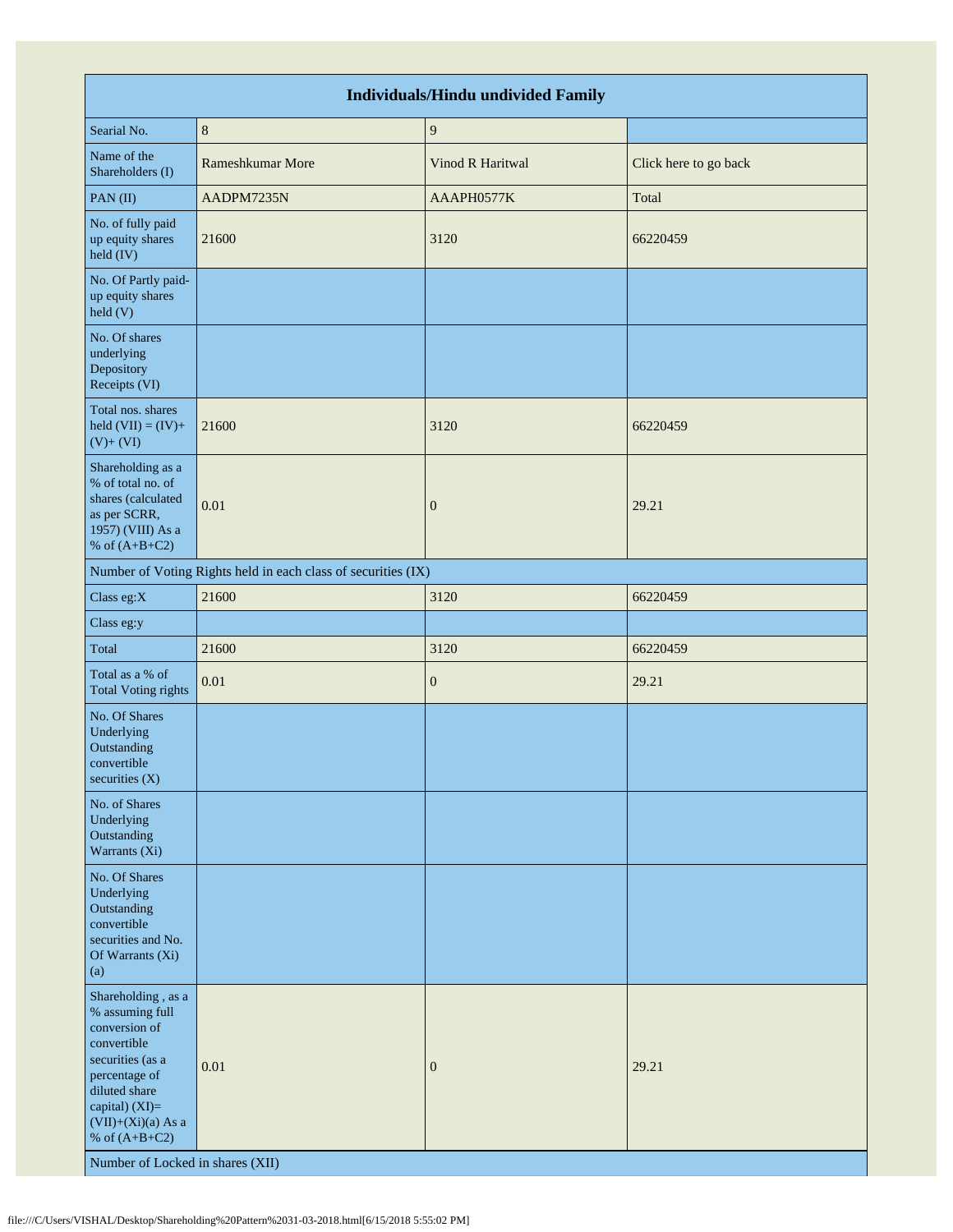| No. (a)                                                            |                                                         |          |          |
|--------------------------------------------------------------------|---------------------------------------------------------|----------|----------|
| As a % of total<br>Shares held (b)                                 |                                                         |          |          |
|                                                                    | Number of Shares pledged or otherwise encumbered (XIII) |          |          |
| No. $(a)$                                                          |                                                         |          |          |
| As a % of total<br>Shares held (b)                                 |                                                         |          |          |
| Number of equity<br>shares held in<br>dematerialized<br>form (XIV) | 21600                                                   | 3120     | 66220459 |
| Reason for not providing PAN                                       |                                                         |          |          |
| Reason for not<br>providing PAN                                    |                                                         |          |          |
| Shareholder type                                                   | Promoter Group                                          | Promoter |          |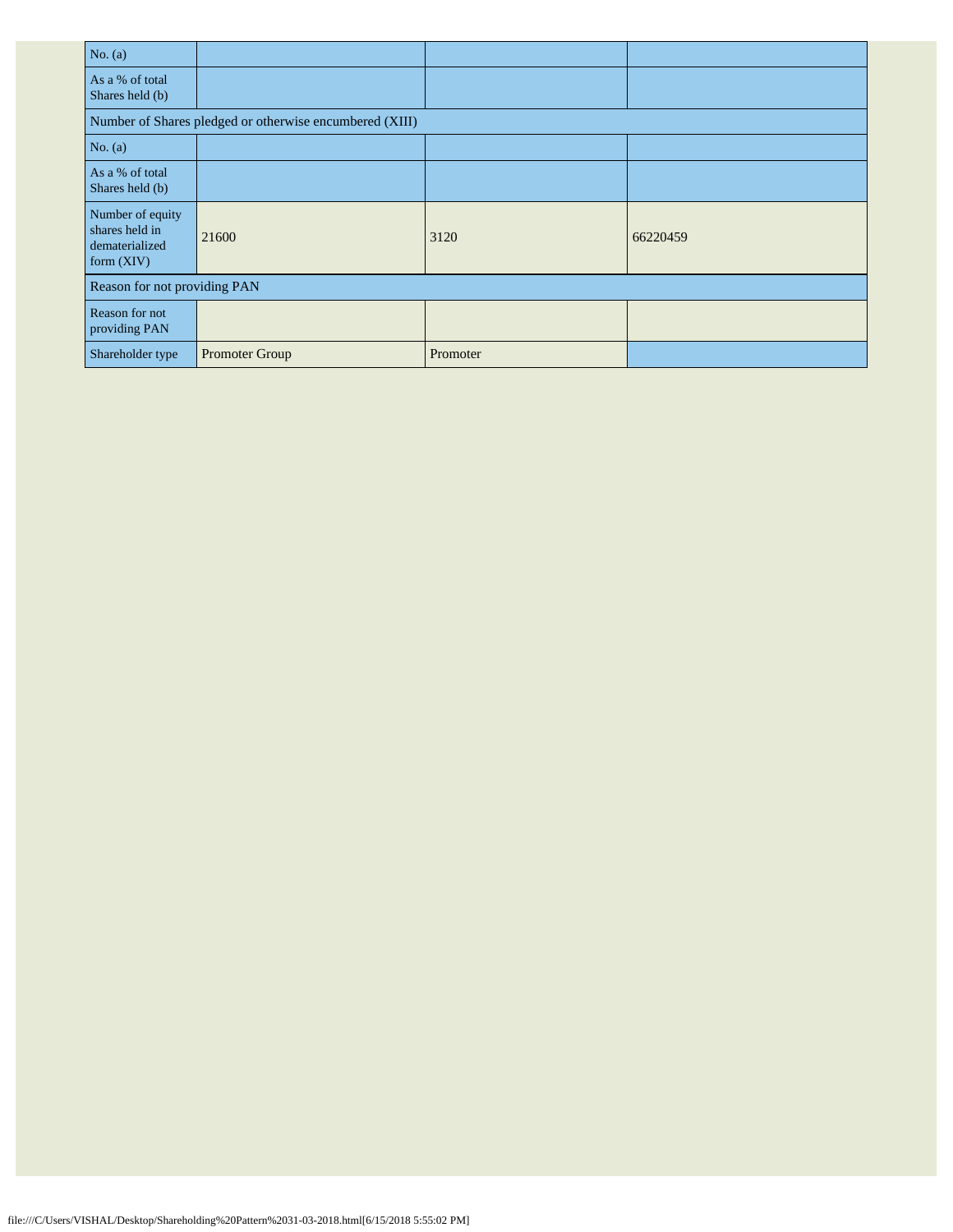| Any Other (specify)                                                                                                  |                                              |                            |                            |                            |                               |                                         |                             |  |  |  |  |  |
|----------------------------------------------------------------------------------------------------------------------|----------------------------------------------|----------------------------|----------------------------|----------------------------|-------------------------------|-----------------------------------------|-----------------------------|--|--|--|--|--|
| Searial No.                                                                                                          | 1                                            | $\sqrt{2}$                 | $\mathfrak z$              | $\overline{4}$             | 5                             | $\boldsymbol{6}$                        | $\overline{7}$              |  |  |  |  |  |
| Category                                                                                                             | <b>Bodies</b><br>Corporate                   | <b>Bodies</b><br>Corporate | <b>Bodies</b><br>Corporate | <b>Bodies</b><br>Corporate | <b>Bodies</b><br>Corporate    | <b>Bodies</b><br>Corporate              | Person Acting<br>in Concert |  |  |  |  |  |
| Name of the<br>Shareholders (I)                                                                                      | Poona Bottling<br>Company<br>Private Limited | Ridhi Sidhi Ltd            | Growel<br>Projects Llp     | Radhakishan<br>Nandlal Llp | Waluj<br><b>Beverages Llp</b> | <b>Bubna More</b><br>And Company<br>Llp | Shivani<br>Rajgarhia        |  |  |  |  |  |
| PAN $(II)$                                                                                                           | AABCP0317K                                   | AAACR3412N                 | AAQFG4670A                 | AASFR8892B                 | AACFW2555L                    | AAPFB4397Q                              | AADPR1328M                  |  |  |  |  |  |
| No. of the<br>Shareholders (I)                                                                                       | 1                                            | 1                          | $\mathbf{1}$               | 1                          | $\mathbf{1}$                  | $\mathbf{1}$                            | $\mathbf{1}$                |  |  |  |  |  |
| No. of fully paid<br>up equity shares<br>held (IV)                                                                   | 42500050                                     | 32359000                   | 12558000                   | 1088120                    | 296380                        | 180000                                  | 695000                      |  |  |  |  |  |
| No. Of Partly paid-<br>up equity shares<br>$\text{held}$ (V)                                                         |                                              |                            |                            |                            |                               |                                         |                             |  |  |  |  |  |
| No. Of shares<br>underlying<br>Depository<br>Receipts (VI)                                                           |                                              |                            |                            |                            |                               |                                         |                             |  |  |  |  |  |
| Total nos. shares<br>held $(VII) = (IV) +$<br>$(V)+(VI)$                                                             | 42500050                                     | 32359000                   | 12558000                   | 1088120                    | 296380                        | 180000                                  | 695000                      |  |  |  |  |  |
| Shareholding as a<br>% of total no. of<br>shares (calculated<br>as per SCRR,<br>1957) (VIII) As a<br>% of $(A+B+C2)$ | 18.75                                        | 14.27                      | 5.54                       | 0.48                       | 0.13                          | 0.08                                    | 0.31                        |  |  |  |  |  |
| Number of Voting Rights held in each class of securities (IX)                                                        |                                              |                            |                            |                            |                               |                                         |                             |  |  |  |  |  |
| Class eg: X                                                                                                          | 42500050                                     | 32359000                   | 12558000                   | 1088120                    | 296380                        | 180000                                  | 695000                      |  |  |  |  |  |
| Class eg:y                                                                                                           |                                              |                            |                            |                            |                               |                                         |                             |  |  |  |  |  |
| Total                                                                                                                | 42500050                                     | 32359000                   | 12558000                   | 1088120                    | 296380                        | 180000                                  | 695000                      |  |  |  |  |  |
| Total as a % of<br><b>Total Voting rights</b>                                                                        | 18.75                                        | 14.27                      | 5.54                       | 0.48                       | 0.13                          | 0.08                                    | 0.31                        |  |  |  |  |  |
| No. Of Shares<br>Underlying<br>Outstanding<br>convertible<br>securities $(X)$                                        |                                              |                            |                            |                            |                               |                                         |                             |  |  |  |  |  |
| No. of Shares<br>Underlying<br>Outstanding<br>Warrants (Xi)                                                          |                                              |                            |                            |                            |                               |                                         |                             |  |  |  |  |  |
| No. Of Shares<br>Underlying<br>Outstanding<br>convertible<br>securities and No.<br>Of Warrants (Xi)<br>(a)           |                                              |                            |                            |                            |                               |                                         |                             |  |  |  |  |  |
| Shareholding, as a<br>% assuming full<br>conversion of<br>convertible<br>securities (as a                            |                                              |                            |                            |                            |                               |                                         |                             |  |  |  |  |  |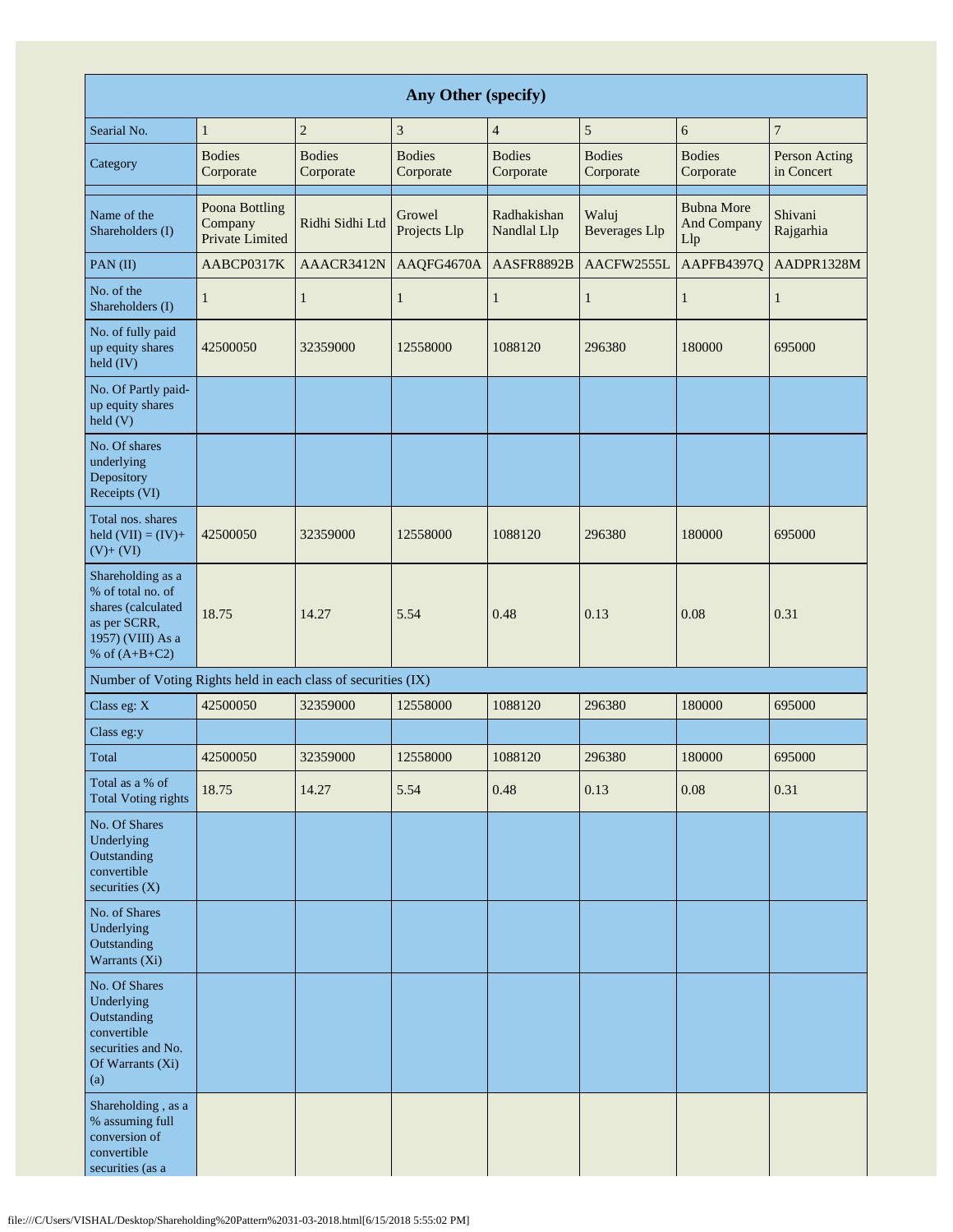| percentage of<br>diluted share<br>capital) $(XI)=$<br>$(VII)+(X)$ As a %<br>of $(A+B+C2)$ | 18.75             | 14.27             | 5.54              | 0.48              | 0.13              | 0.08              | 0.31              |
|-------------------------------------------------------------------------------------------|-------------------|-------------------|-------------------|-------------------|-------------------|-------------------|-------------------|
| Number of Locked in shares (XII)                                                          |                   |                   |                   |                   |                   |                   |                   |
| No. $(a)$                                                                                 |                   |                   |                   |                   |                   |                   |                   |
| As a % of total<br>Shares held (b)                                                        |                   |                   |                   |                   |                   |                   |                   |
| Number of Shares pledged or otherwise encumbered (XIII)                                   |                   |                   |                   |                   |                   |                   |                   |
| No. $(a)$                                                                                 |                   |                   |                   |                   |                   |                   |                   |
| As a % of total<br>Shares held (b)                                                        |                   |                   |                   |                   |                   |                   |                   |
| Number of equity<br>shares held in<br>dematerialized<br>form $(XIV)$                      | 42500050          | 32359000          | 12558000          | 1088120           | 296380            | 180000            | 695000            |
| Reason for not providing PAN                                                              |                   |                   |                   |                   |                   |                   |                   |
| Reason for not<br>providing PAN                                                           |                   |                   |                   |                   |                   |                   |                   |
| Shareholder type                                                                          | Promoter<br>Group | Promoter<br>Group | Promoter<br>Group | Promoter<br>Group | Promoter<br>Group | Promoter<br>Group | Promoter<br>Group |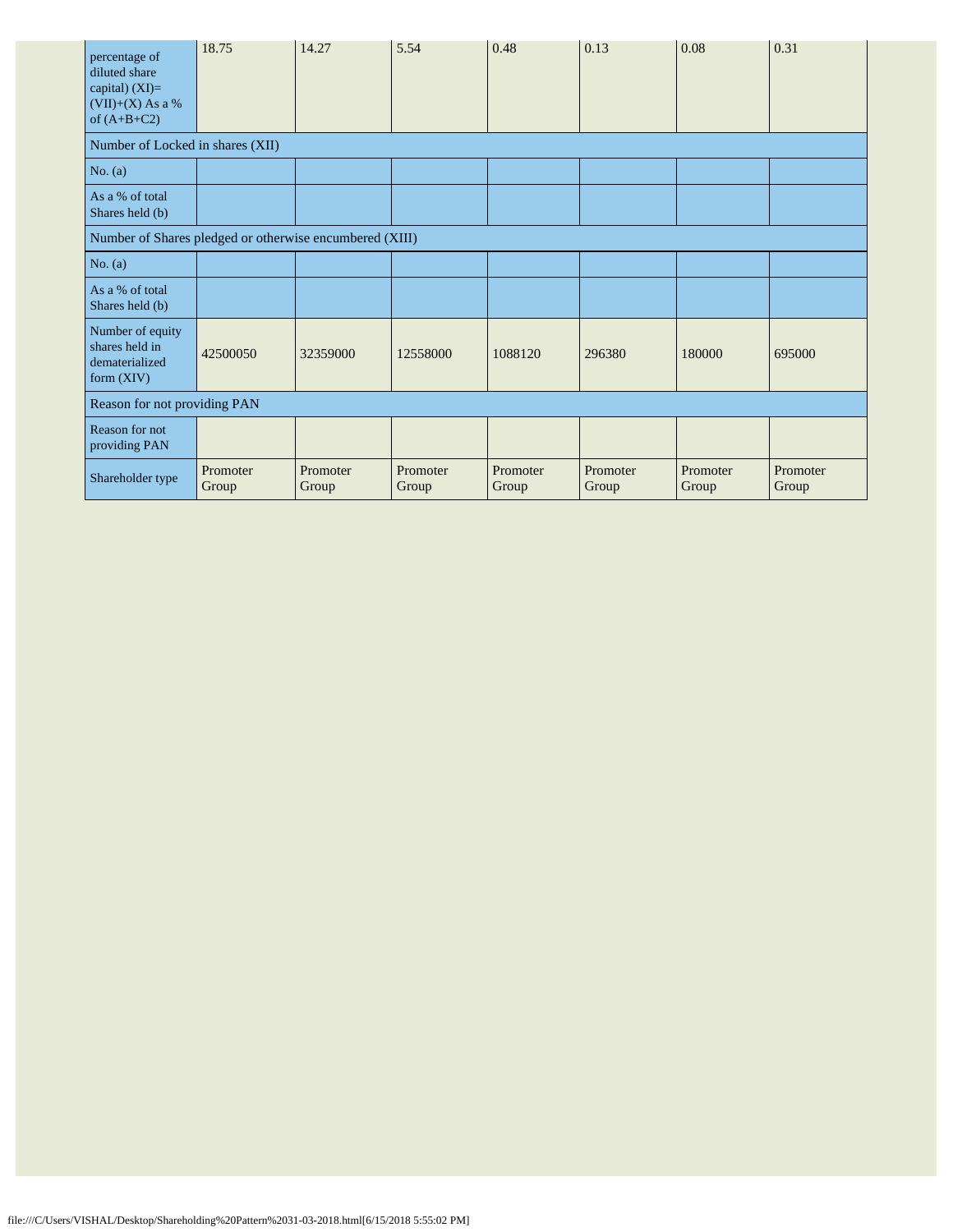| Any Other (specify)                                                                                                         |                                                               |                       |  |  |  |  |
|-----------------------------------------------------------------------------------------------------------------------------|---------------------------------------------------------------|-----------------------|--|--|--|--|
| Searial No.                                                                                                                 | $8\phantom{1}$                                                |                       |  |  |  |  |
| Category                                                                                                                    | Person Acting in Concert                                      | Click here to go back |  |  |  |  |
| Name of the<br>Shareholders (I)                                                                                             | Manisha Dujodwala                                             |                       |  |  |  |  |
| PAN(II)                                                                                                                     | AABPD3368F                                                    | Total                 |  |  |  |  |
| No. of the<br>Shareholders (I)                                                                                              | 1                                                             | 8                     |  |  |  |  |
| No. of fully paid<br>up equity shares<br>held (IV)                                                                          | 482500                                                        | 90159050              |  |  |  |  |
| No. Of Partly paid-<br>up equity shares<br>$\text{held}$ (V)                                                                |                                                               |                       |  |  |  |  |
| No. Of shares<br>underlying<br>Depository<br>Receipts (VI)                                                                  |                                                               |                       |  |  |  |  |
| Total nos. shares<br>held $(VII) = (IV) +$<br>$(V)+(VI)$                                                                    | 482500                                                        | 90159050              |  |  |  |  |
| Shareholding as a<br>% of total no. of<br>shares (calculated<br>as per SCRR,<br>1957) (VIII) As a<br>% of $(A+B+C2)$        | 0.21                                                          | 39.77                 |  |  |  |  |
|                                                                                                                             | Number of Voting Rights held in each class of securities (IX) |                       |  |  |  |  |
| Class eg: X                                                                                                                 | 482500                                                        | 90159050              |  |  |  |  |
| Class eg:y                                                                                                                  |                                                               |                       |  |  |  |  |
| Total                                                                                                                       | 482500                                                        | 90159050              |  |  |  |  |
| Total as a % of<br>Total Voting rights                                                                                      | 0.21                                                          | 39.77                 |  |  |  |  |
| No. Of Shares<br>Underlying<br>Outstanding<br>convertible<br>securities $(X)$                                               |                                                               |                       |  |  |  |  |
| No. of Shares<br>Underlying<br>Outstanding<br>Warrants (Xi)                                                                 |                                                               |                       |  |  |  |  |
| No. Of Shares<br>Underlying<br>Outstanding<br>convertible<br>securities and No.<br>Of Warrants (Xi)<br>(a)                  |                                                               |                       |  |  |  |  |
| Shareholding, as a<br>% assuming full<br>conversion of<br>convertible<br>securities (as a<br>percentage of<br>diluted share | 0.21                                                          | 39.77                 |  |  |  |  |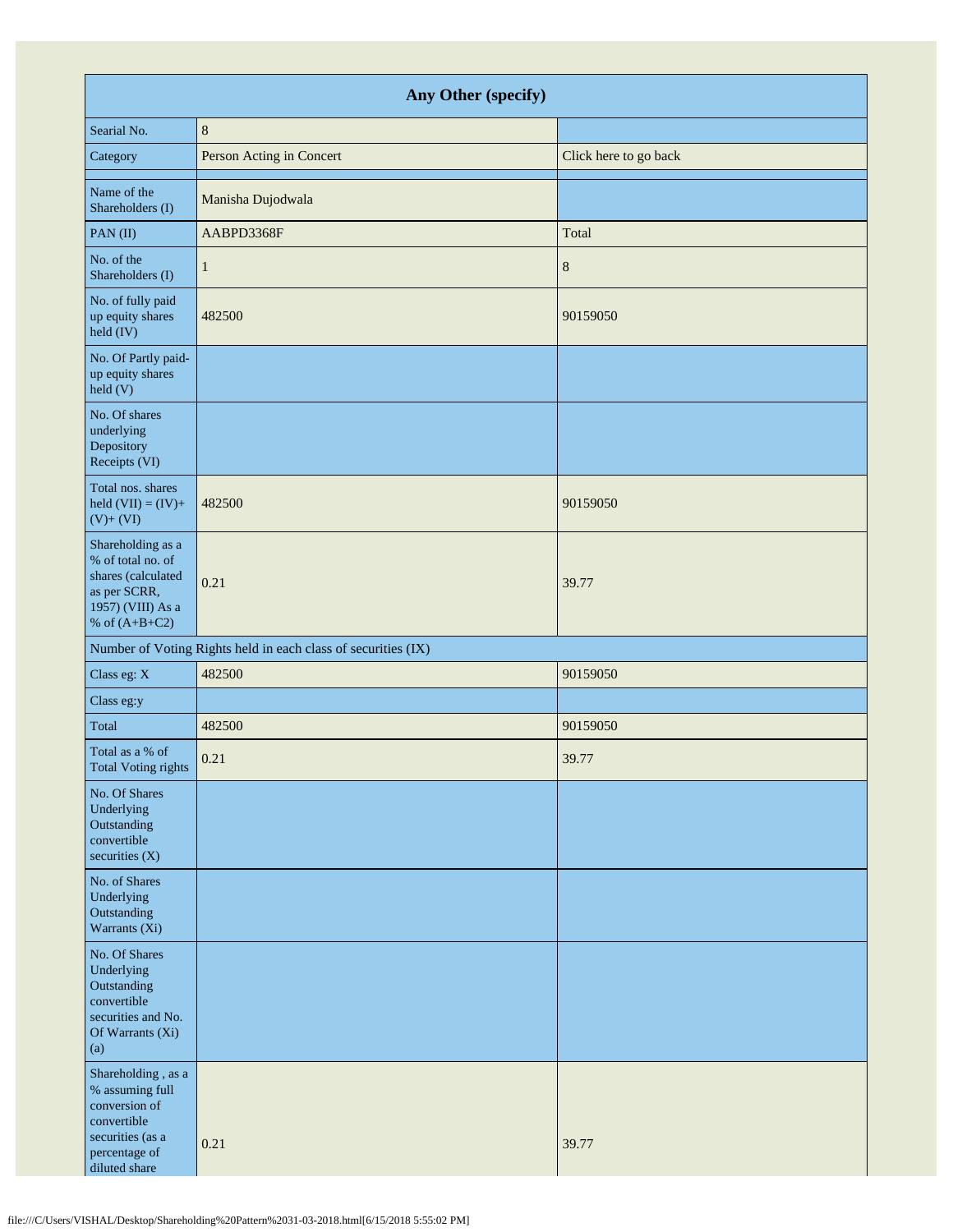| capital) (XI)=<br>$(VII)+(X)$ As a %<br>of $(A+B+C2)$                |                                  |          |  |  |  |  |  |
|----------------------------------------------------------------------|----------------------------------|----------|--|--|--|--|--|
|                                                                      | Number of Locked in shares (XII) |          |  |  |  |  |  |
| No. $(a)$                                                            |                                  |          |  |  |  |  |  |
| As a % of total<br>Shares held (b)                                   |                                  |          |  |  |  |  |  |
| Number of Shares pledged or otherwise encumbered (XIII)              |                                  |          |  |  |  |  |  |
| No. (a)                                                              |                                  |          |  |  |  |  |  |
| As a % of total<br>Shares held (b)                                   |                                  |          |  |  |  |  |  |
| Number of equity<br>shares held in<br>dematerialized<br>form $(XIV)$ | 482500                           | 90159050 |  |  |  |  |  |
| Reason for not providing PAN                                         |                                  |          |  |  |  |  |  |
| Reason for not<br>providing PAN                                      |                                  |          |  |  |  |  |  |
| Shareholder type                                                     | Promoter Group                   |          |  |  |  |  |  |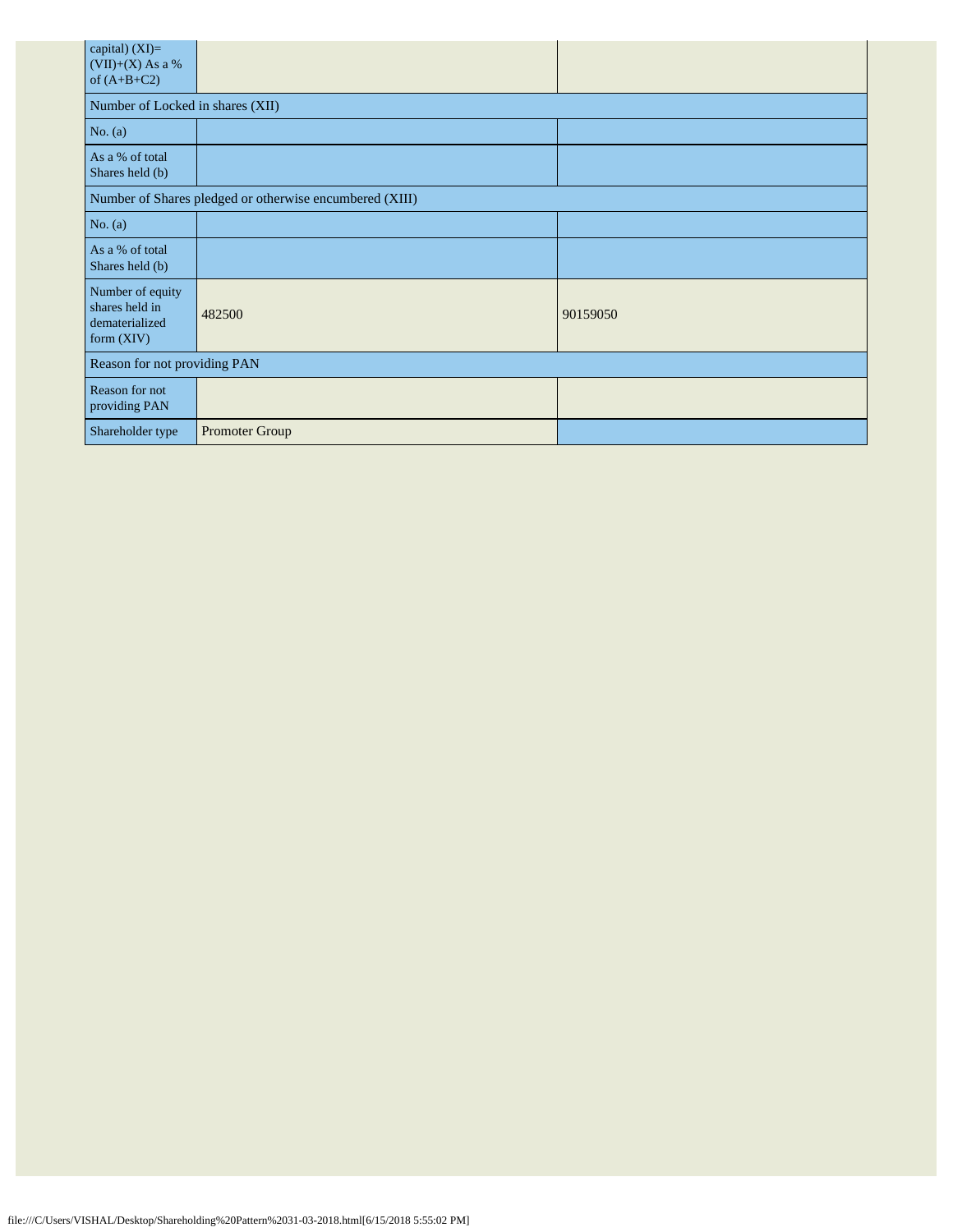| Any Other (specify)                                                                                                  |                |            |                      |                              |                                            |                                                |                            |
|----------------------------------------------------------------------------------------------------------------------|----------------|------------|----------------------|------------------------------|--------------------------------------------|------------------------------------------------|----------------------------|
| Searial No.                                                                                                          | $\mathbf{1}$   | $\sqrt{2}$ | 3                    | $\overline{4}$               | 5                                          | 6                                              | $\overline{7}$             |
| Category                                                                                                             | <b>Trusts</b>  | <b>HUF</b> | Others               | Non-Resident<br>Indian (NRI) | Director or<br><b>Director's Relatives</b> | Foreign Portfolio Investor<br>(Category - III) | Clearing<br><b>Members</b> |
| Category / More<br>than 1 percentage                                                                                 | Category       | Category   | Category             | Category                     | Category                                   | Category                                       | Category                   |
| Name of the<br>Shareholders (I)                                                                                      |                |            | Foreign<br>Companies |                              |                                            |                                                |                            |
| PAN(II)                                                                                                              |                |            |                      |                              |                                            |                                                |                            |
| No. of the<br>Shareholders (I)                                                                                       | $\overline{2}$ | 689        | $\mathbf{1}$         | 604                          | $\overline{4}$                             | $\mathbf{1}$                                   | 110                        |
| No. of fully paid<br>up equity shares<br>$\text{held (IV)}$                                                          | 14483          | 2012868    | 8750                 | 1784164                      | 1711416                                    | 3000                                           | 591766                     |
| No. Of Partly paid-<br>up equity shares<br>held(V)                                                                   |                |            |                      |                              |                                            |                                                |                            |
| No. Of shares<br>underlying<br>Depository<br>Receipts (VI)                                                           |                |            |                      |                              |                                            |                                                |                            |
| Total nos. shares<br>held $(VII) = (IV) +$<br>$(V)+(VI)$                                                             | 14483          | 2012868    | 8750                 | 1784164                      | 1711416                                    | 3000                                           | 591766                     |
| Shareholding as a<br>% of total no. of<br>shares (calculated<br>as per SCRR,<br>1957) (VIII) As a<br>% of $(A+B+C2)$ | 0.01           | 0.89       | $\boldsymbol{0}$     | 0.79                         | 0.75                                       | $\mathbf{0}$                                   | 0.26                       |
| Number of Voting Rights held in each class of securities (IX)                                                        |                |            |                      |                              |                                            |                                                |                            |
| Class eg: X                                                                                                          | 14483          | 2012868    | 8750                 | 1784164                      | 1711416                                    | 3000                                           | 591766                     |
| Class eg:y                                                                                                           |                |            |                      |                              |                                            |                                                |                            |
| Total                                                                                                                | 14483          | 2012868    | 8750                 | 1784164                      | 1711416                                    | 3000                                           | 591766                     |
| Total as a % of<br><b>Total Voting rights</b>                                                                        | $0.01\,$       | 0.89       | $\boldsymbol{0}$     | 0.79                         | 0.75                                       | $\boldsymbol{0}$                               | 0.26                       |
| No. Of Shares<br>Underlying<br>Outstanding<br>convertible<br>securities (X)                                          |                |            |                      |                              |                                            |                                                |                            |
| No. of Shares<br>Underlying<br>Outstanding<br>Warrants (Xi)                                                          |                |            |                      |                              |                                            |                                                |                            |
| No. Of Shares<br>Underlying<br>Outstanding<br>convertible<br>securities and No.<br>Of Warrants (Xi)<br>(a)           |                |            |                      |                              |                                            |                                                |                            |
| Shareholding, as a<br>% assuming full<br>conversion of<br>convertible                                                |                |            |                      |                              |                                            |                                                |                            |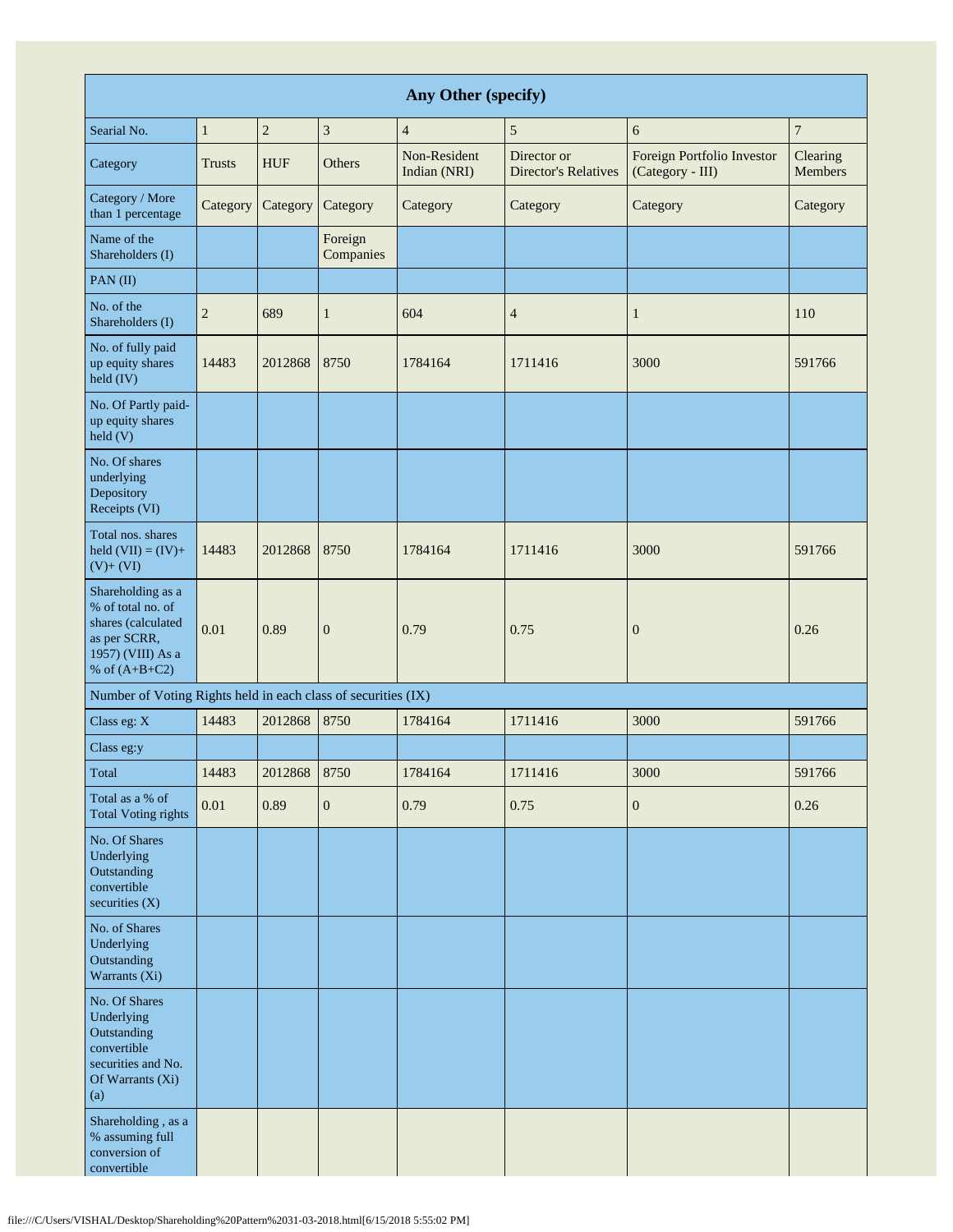| securities (as a<br>percentage of<br>diluted share<br>capital) $(XI)=$<br>$(VII)+(X)$ As a %<br>of $(A+B+C2)$ | 0.01  | 0.89    | $\mathbf{0}$ | 0.79    | 0.75    | $\overline{0}$ | 0.26   |
|---------------------------------------------------------------------------------------------------------------|-------|---------|--------------|---------|---------|----------------|--------|
| Number of Locked in shares (XII)                                                                              |       |         |              |         |         |                |        |
| No. $(a)$                                                                                                     |       |         |              |         |         |                |        |
| As a % of total<br>Shares held (b)                                                                            |       |         |              |         |         |                |        |
| Number of equity<br>shares held in<br>dematerialized<br>form $(XIV)$                                          | 14483 | 2012868 | $\Omega$     | 1784164 | 1711416 | 3000           | 591766 |
| Reason for not providing PAN                                                                                  |       |         |              |         |         |                |        |
| Reason for not<br>providing PAN                                                                               |       |         |              |         |         |                |        |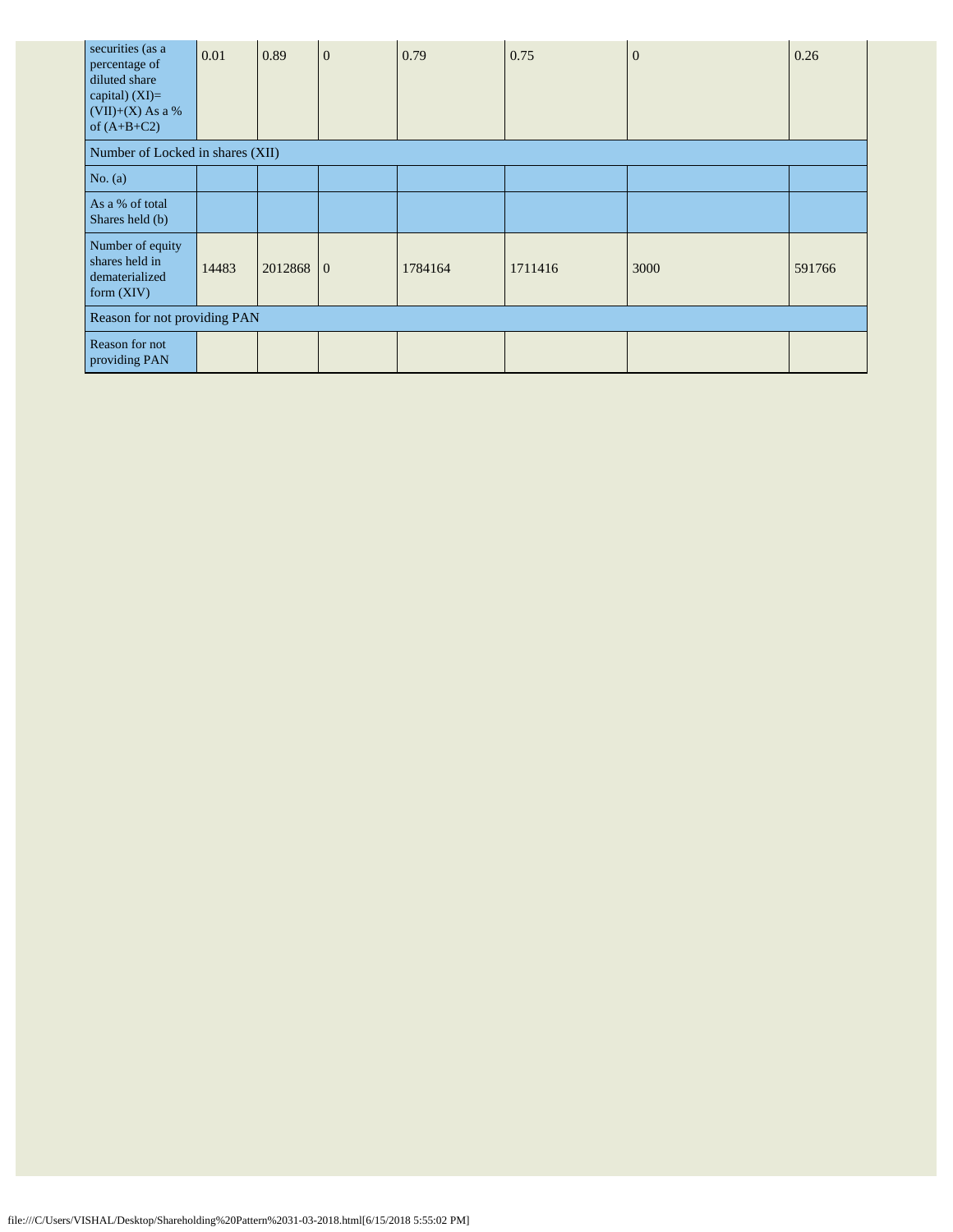| Any Other (specify)                                                                                                  |                                                               |                                        |                       |  |  |  |
|----------------------------------------------------------------------------------------------------------------------|---------------------------------------------------------------|----------------------------------------|-----------------------|--|--|--|
| Searial No.                                                                                                          | $\,8\,$                                                       | 9                                      |                       |  |  |  |
| Category                                                                                                             | <b>Bodies Corporate</b>                                       | <b>Bodies Corporate</b>                |                       |  |  |  |
| Category / More<br>than 1 percentage                                                                                 | Category                                                      | More than 1 percentage of shareholding |                       |  |  |  |
| Name of the<br>Shareholders (I)                                                                                      |                                                               | Gannon Dunkerley And Co., Limited      | Click here to go back |  |  |  |
| PAN(II)                                                                                                              |                                                               | AAACG1846P                             | Total                 |  |  |  |
| No. of the<br>Shareholders (I)                                                                                       | 238                                                           | $\mathbf{1}$                           | 1649                  |  |  |  |
| No. of fully paid<br>up equity shares<br>held (IV)                                                                   | 11044809                                                      | 4200750                                | 17171256              |  |  |  |
| No. Of Partly paid-<br>up equity shares<br>$\text{held}$ (V)                                                         |                                                               |                                        |                       |  |  |  |
| No. Of shares<br>underlying<br>Depository<br>Receipts (VI)                                                           |                                                               |                                        |                       |  |  |  |
| Total nos. shares<br>held $(VII) = (IV) +$<br>$(V)+(VI)$                                                             | 11044809                                                      | 4200750                                | 17171256              |  |  |  |
| Shareholding as a<br>% of total no. of<br>shares (calculated<br>as per SCRR,<br>1957) (VIII) As a<br>% of $(A+B+C2)$ | 4.87                                                          | 1.85                                   | 7.57                  |  |  |  |
|                                                                                                                      | Number of Voting Rights held in each class of securities (IX) |                                        |                       |  |  |  |
| Class eg: X                                                                                                          | 11044809                                                      | 4200750                                | 17171256              |  |  |  |
| Class eg:y                                                                                                           |                                                               |                                        |                       |  |  |  |
| Total                                                                                                                | 11044809                                                      | 4200750                                | 17171256              |  |  |  |
| Total as a % of<br><b>Total Voting rights</b>                                                                        | 4.87                                                          | 1.85                                   | 7.57                  |  |  |  |
| No. Of Shares<br>Underlying<br>Outstanding<br>convertible<br>securities (X)                                          |                                                               |                                        |                       |  |  |  |
| No. of Shares<br>Underlying<br>Outstanding<br>Warrants (Xi)                                                          |                                                               |                                        |                       |  |  |  |
| No. Of Shares<br>Underlying<br>Outstanding<br>convertible<br>securities and No.<br>Of Warrants (Xi)<br>(a)           |                                                               |                                        |                       |  |  |  |
| Shareholding, as a<br>% assuming full<br>conversion of<br>convertible<br>securities (as a                            |                                                               |                                        |                       |  |  |  |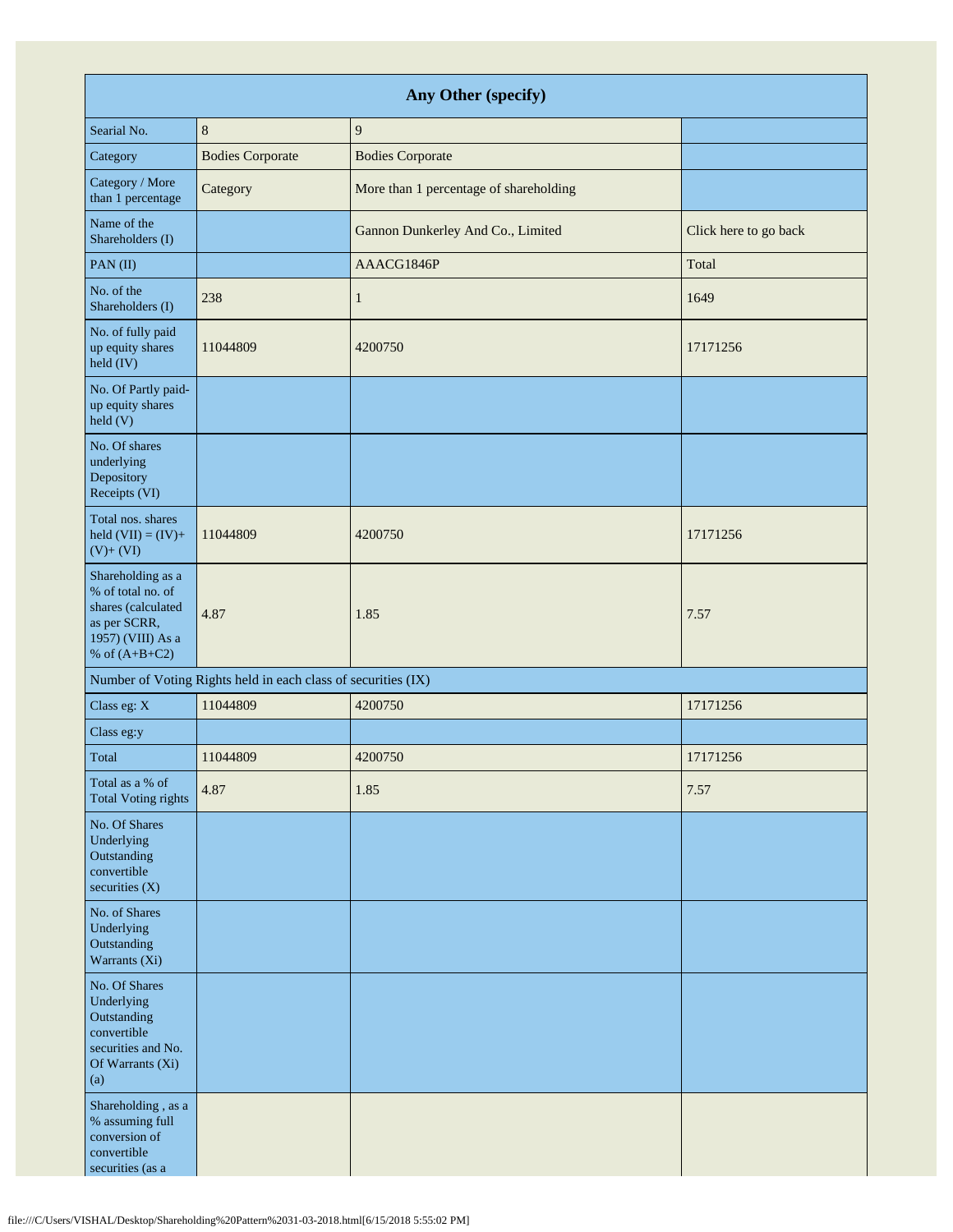| percentage of<br>diluted share<br>capital) (XI)=<br>$(VII)+(X)$ As a %<br>of $(A+B+C2)$ | 4.87     | 1.85    | 7.57     |  |  |
|-----------------------------------------------------------------------------------------|----------|---------|----------|--|--|
| Number of Locked in shares (XII)                                                        |          |         |          |  |  |
| No. $(a)$                                                                               |          |         |          |  |  |
| As a % of total<br>Shares held (b)                                                      |          |         |          |  |  |
| Number of equity<br>shares held in<br>dematerialized<br>form $(XIV)$                    | 11039939 | 4200750 | 17157636 |  |  |
| Reason for not providing PAN                                                            |          |         |          |  |  |
| Reason for not<br>providing PAN                                                         |          |         |          |  |  |